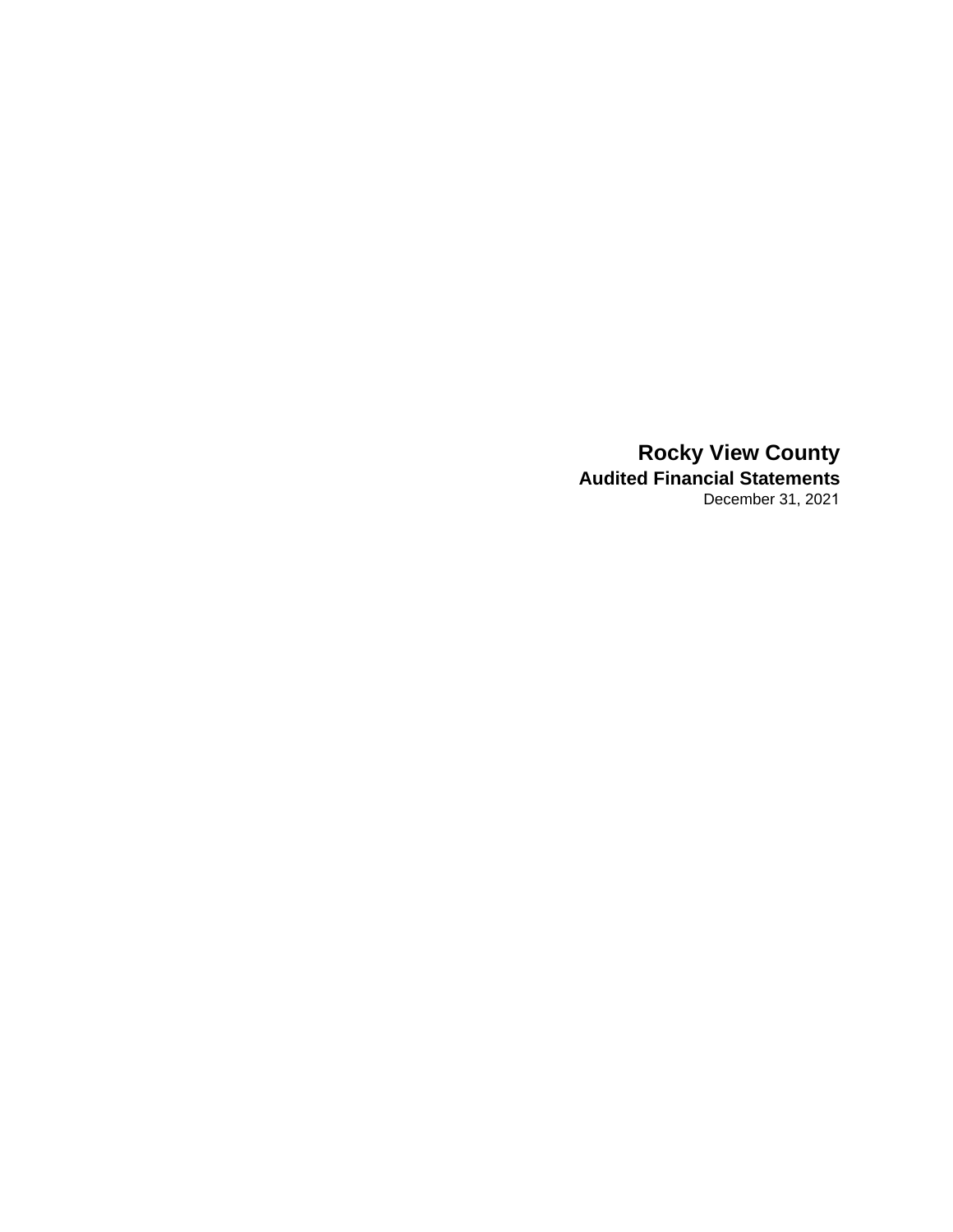

To the Mayor and Members of Council of Rocky View County:

#### **Report on the Audit of the Consolidated Financial Statements**

#### **Opinion**

We have audited the financial statements of Rocky View County (the "County"), which comprise the statement of financial position as at December 31, 2021, and the statements of operations, changes in net financial assets, cash flows and the related schedules for the year then ended, and notes to the financial statements, including a summary of significant accounting policies.

In our opinion, the accompanying financial statements present fairly, in all material respects, the financial position of the County as at December 31, 2021, and the results of its operations, changes in its net financial assets and its cash flows for the year then ended in accordance with Canadian public sector accounting standards.

#### **Basis for Opinion**

We conducted our audit in accordance with Canadian generally accepted auditing standards. Our responsibilities under those standards are further described in the Auditor's Responsibilities for the Audit of the Financial Statements section of our report. We are independent of the County in accordance with the ethical requirements that are relevant to our audit of the financial statements in Canada, and we have fulfilled our other ethical responsibilities in accordance with these requirements. We believe that the audit evidence we have obtained is sufficient and appropriate to provide a basis for our opinion.

#### **Responsibilities of Management for the Financial Statements**

Management is responsible for the preparation and fair presentation of the financial statements in accordance with Canadian public sector accounting standards, and for such internal control as management determines is necessary to enable the preparation of financial statements that are free from material misstatement, whether due to fraud or error.

In preparing the financial statements, management is responsible for assessing the County's ability to continue as a going concern, disclosing, as applicable, matters related to going concern and using the going concern basis of accounting unless management either intends to liquidate the County or to cease operations, or has no realistic alternative but to do so.

Those charged with governance are responsible for overseeing the County's financial reporting process.

#### **Auditor's Responsibilities for the Audit of the Financial Statements**

Our objectives are to obtain reasonable assurance about whether the financial statements as a whole are free from material misstatement, whether due to fraud or error, and to issue an auditor's report that includes our opinion. Reasonable assurance is a high level of assurance, but is not a guarantee that an audit conducted in accordance with Canadian generally accepted auditing standards will always detect a material misstatement when it exists. Misstatements can arise from fraud or error and are considered material if, individually or in the aggregate, they could reasonably be expected to influence the economic decisions of users taken on the basis of these financial statements.

As part of an audit in accordance with Canadian generally accepted auditing standards, we exercise professional judgment and maintain professional skepticism throughout the audit. We also:

- Identify and assess the risks of material misstatement of the financial statements, whether due to fraud or error, design and perform audit procedures responsive to those risks, and obtain audit evidence that is sufficient and appropriate to provide a basis for our opinion. The risk of not detecting a material misstatement resulting from fraud is higher than for one resulting from error, as fraud may involve collusion, forgery, intentional omissions, misrepresentations, or the override of internal control.
- Obtain an understanding of internal control relevant to the audit in order to design audit procedures that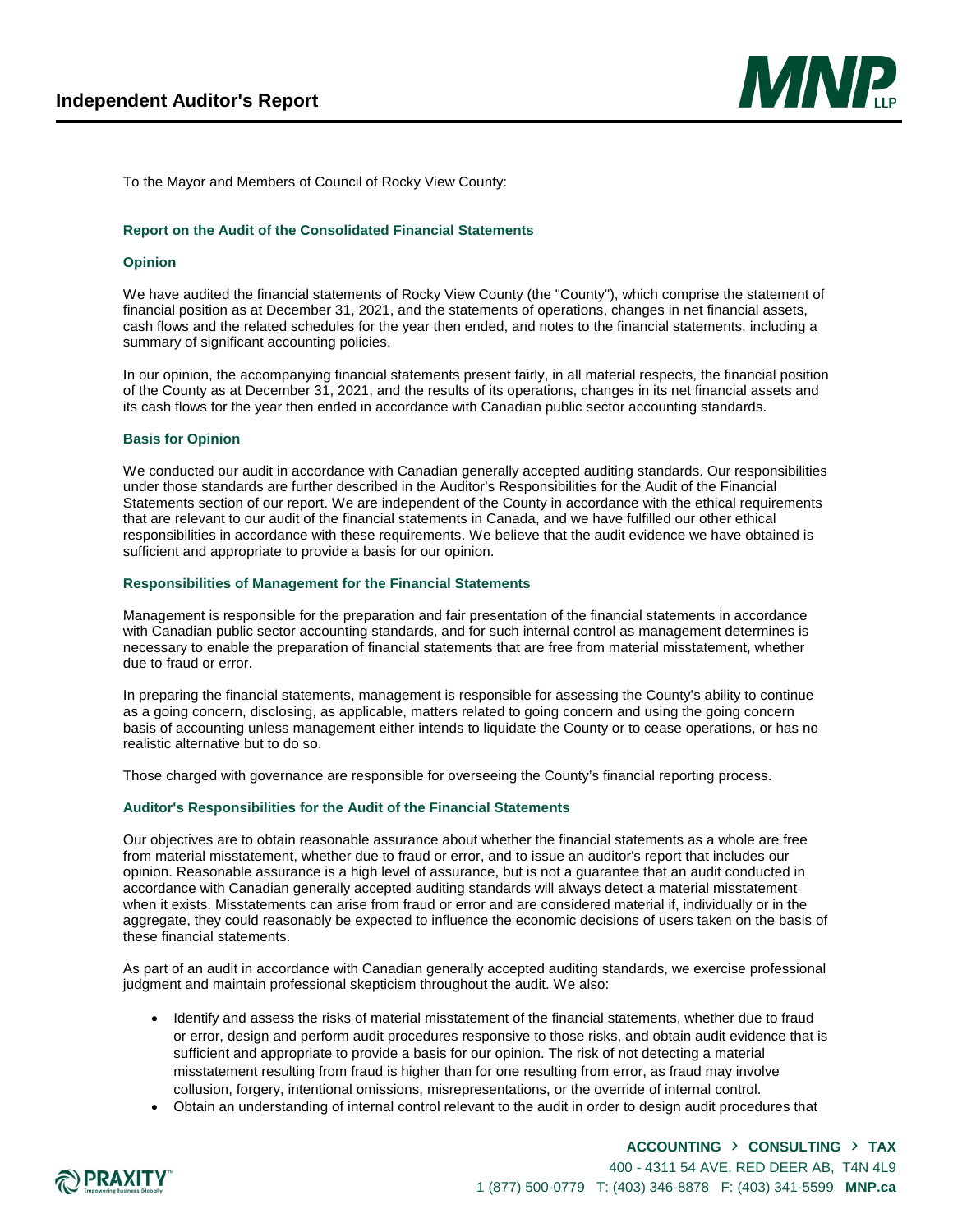are appropriate in the circumstances, but not for the purpose of expressing an opinion on the effectiveness of the County's internal control.

- Evaluate the appropriateness of accounting policies used and the reasonableness of accounting estimates and related disclosures made by management.
- Conclude on the appropriateness of management's use of the going concern basis of accounting and, based on the audit evidence obtained, whether a material uncertainty exists related to events or conditions that may cast significant doubt on the County's ability to continue as a going concern. If we conclude that a material uncertainty exists, we are required to draw attention in our auditor's report to the related disclosures in the financial statements or, if such disclosures are inadequate, to modify our opinion. Our conclusions are based on the audit evidence obtained up to the date of our auditor's report. However, future events or conditions may cause the County to cease to continue as a going concern.
- Evaluate the overall presentation, structure and content of the financial statements, including the disclosures, and whether the financial statements represent the underlying transactions and events in a manner that achieves fair presentation.

We communicate with those charged with governance regarding, among other matters, the planned scope and timing of the audit and significant audit findings, including any significant deficiencies in internal control that we identify during our audit.

#### **Report on Other Legal and Regulatory Requirements**

#### **Debt Limit Regulation**

In accordance with Alberta regulation 255/2000, we confirm that the County is in compliance with the Debt Limit Regulation. A detailed account of the County's debt limit can be found in Note 12.

#### **Supplementary Accounting Principles and Standards Regulation**

In accordance with Alberta regulation 313/2000, we confirm that the County is in compliance with the Supplementary Accounting Principles and Standards Regulation and note the information required can be found in Note 15.

Red Deer, Alberta

 $M N P$ <sub>LLP</sub>

April 26, 2022 Chartered Professional Accountants

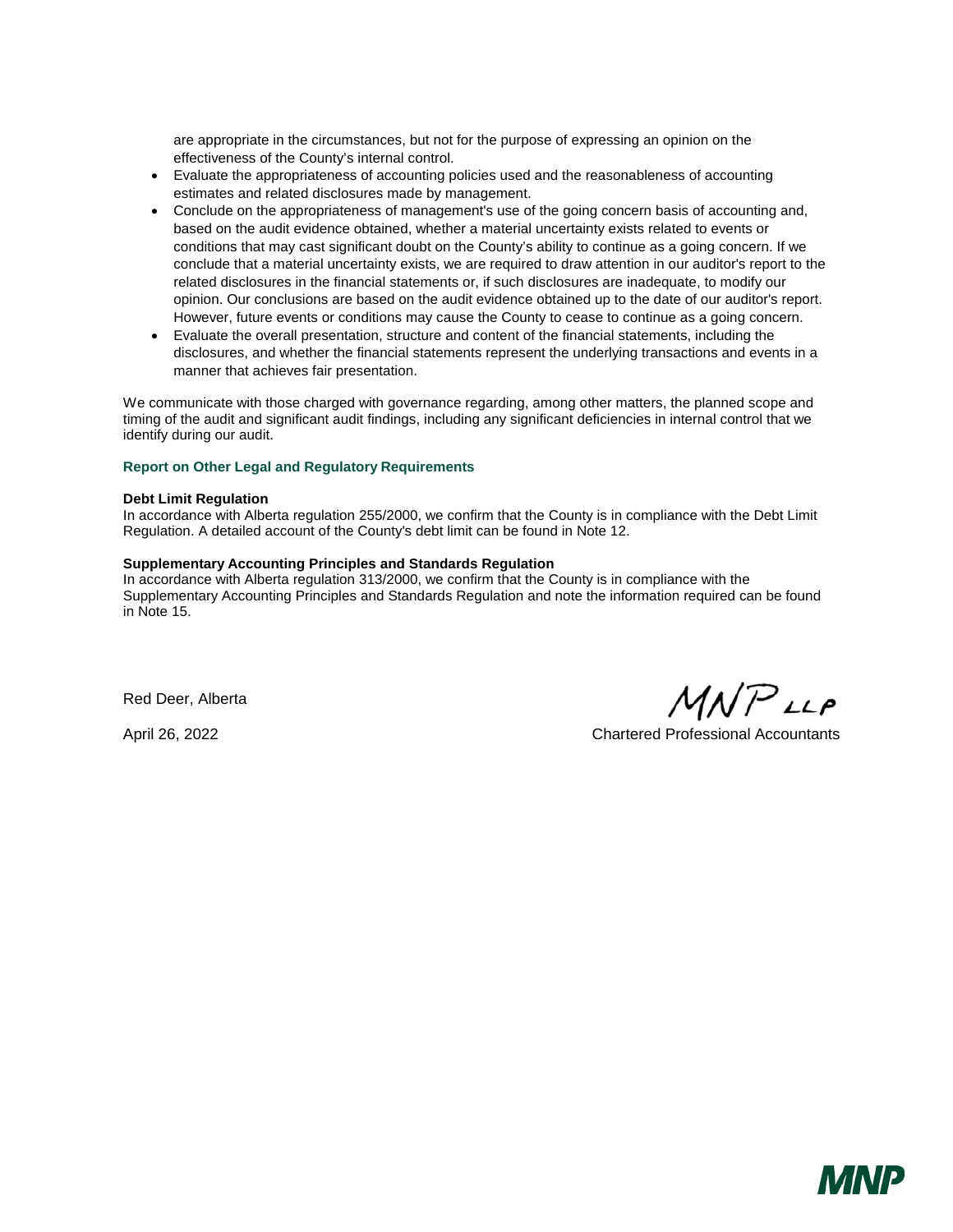### **ROCKY VIEW COUNTY Statement of Financial Position As at December 31, 2021**

| <b>FINANCIAL ASSETS</b>                           | 2021<br>\$             | 2020<br>\$              |
|---------------------------------------------------|------------------------|-------------------------|
| Cash (Note 3)<br>Temporary investments (Note 2)   | 145,559,273<br>4,998   | 7,815,156<br>97,525,501 |
| Receivables                                       |                        |                         |
| Taxes and grants in place of taxes (Note 4)       | 4,992,005              | 5,224,266               |
| Trade and other receivables (Note 4)              | 7,993,598              | 13,202,922              |
| Debt charges recoverable (Note 5)                 | 467,275<br>159,017,149 | 530,087<br>124,297,932  |
| <b>LIABILITIES</b>                                |                        |                         |
| Accounts payable and accrued liabilities          | 19,036,751             | 19,282,799              |
| Deposit liabilities                               | 7,379,484              | 7,040,970               |
| Deferred revenue (Note 6)                         | 22,848,195             | 14,136,709              |
| Employee benefit obligations (Note 7)             | 1,296,898              | 1,695,552               |
| Landfill closure and post-closure costs (Note 16) | 382,180                | 424,335                 |
| Long-term debt (Note 8)                           | 53,984,552             | 47,261,615              |
|                                                   | 104,928,060            | 89,841,980              |
| <b>NET FINANCIAL ASSETS</b>                       | 54,089,089             | 34,455,952              |
| <b>NON- FINANCIAL ASSETS</b>                      |                        |                         |
| Tangible capital assets (Schedule 2)              | 692,637,608            | 652,974,774             |
| Resource asset                                    | 18,375,000             | 16,375,000              |
| Inventory for consumption                         | 2,356,916              | 2,736,308               |
| Prepaid expenses                                  | 1,385,700              | 1,308,656               |
|                                                   | 714,755,224            | 673,394,738             |
| <b>ACCUMULATED SURPLUS (Schedule 1, Note 13)</b>  | 768,844,313            | 707,850,690             |

*Commitments and contingencies - See Note 10 and 11*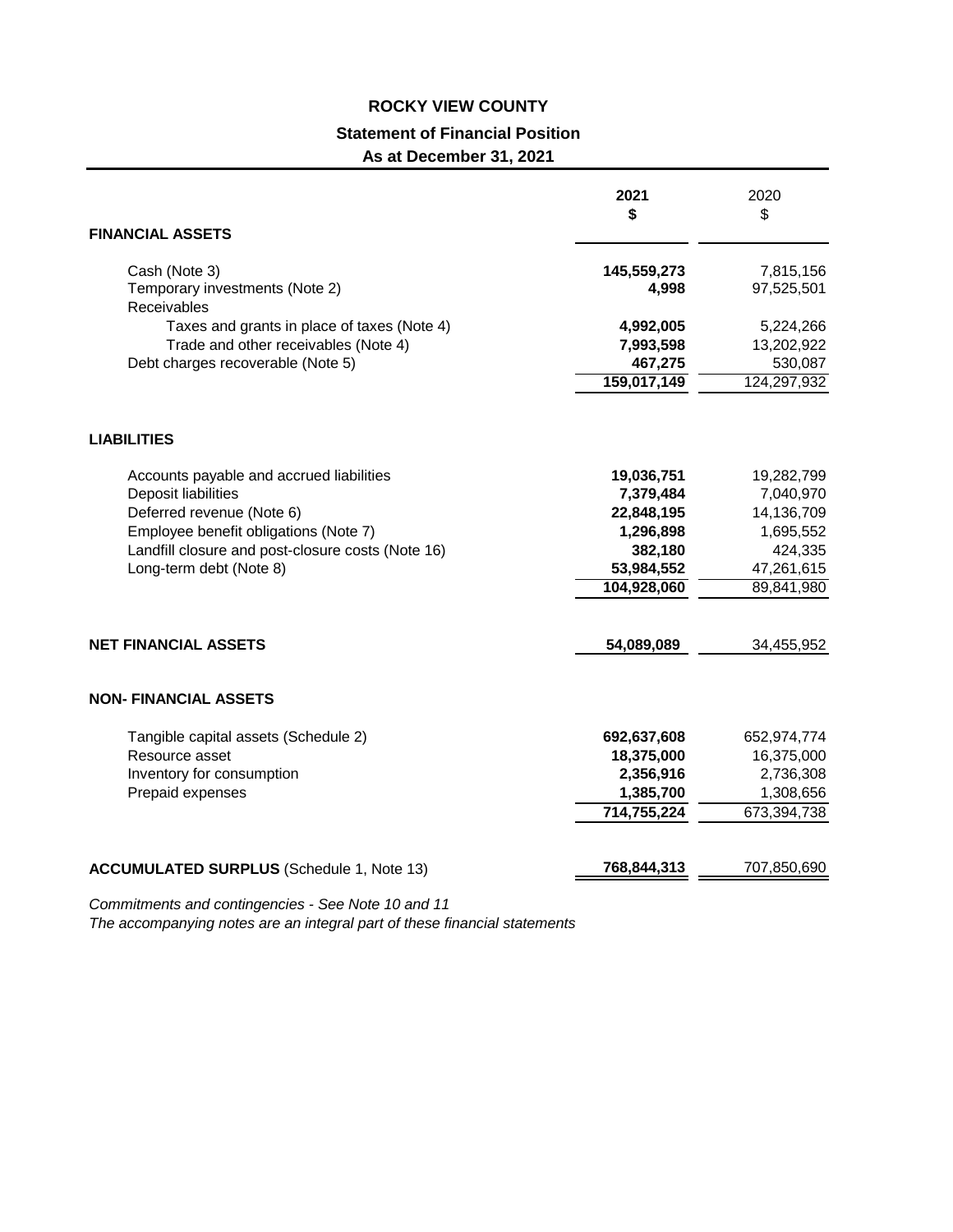#### **ROCKY VIEW COUNTY Statement of Operations For the Year Ended December 31, 2021**

|                                                 | <b>Budget</b><br>S<br>(Note 21) | 2021<br>\$   | 2020<br>\$<br>(Note 20) |
|-------------------------------------------------|---------------------------------|--------------|-------------------------|
| <b>REVENUE</b>                                  |                                 |              |                         |
| Net municipal taxes (Schedule 3)                | 74,558,800                      | 74,222,981   | 72,764,077              |
| User fees and sales of goods                    | 9,543,000                       | 10,988,282   | 10,007,164              |
| Cash-In-Lieu of Public Reserve                  | 670,000                         | 4,028,382    | 1,078,189               |
| Government transfers for operating (Schedule 4) | 15,143,600                      | 18, 151, 841 | 6,287,523               |
| Investment income                               | 1,250,000                       | 882,610      | 1,567,839               |
| Penalties and cost of taxes                     | 996,500                         | 1,706,412    | 1,557,874               |
| Development agreements and levies               | 7,853,900                       | 12,619,134   | 5,704,682               |
| Licenses and permits                            | 3,231,000                       | 6,343,548    | 2,863,693               |
| Fines                                           | 1,009,500                       | 1,013,283    | 818,492                 |
| Other                                           | 7,190,900                       | 6,142,518    | 1,304,211               |
| <b>Total Revenue</b>                            | 121,447,200                     | 136,098,991  | 103,953,744             |
| <b>EXPENSES</b>                                 |                                 |              |                         |
| Legislative                                     | 1,154,300                       | 945,103      | 936,398                 |
| Administration                                  | 21,955,900                      | 18,928,840   | 20,457,318              |
| Fire                                            | 14,496,200                      | 15,196,323   | 15,877,281              |
| Disaster services                               | 936,600                         | 424,504      | 513,183                 |
| Bylaw enforcement                               | 7,837,700                       | 6,806,720    | 6,964,963               |
| Transportation and field services               | 60,986,500                      | 45,687,804   | 42,605,176              |
| Water supply and distribution                   | 4,896,700                       | 5,064,789    | 4,838,476               |
| Wastewater treatment and disposal               | 7,951,600                       | 7,832,033    | 7,330,741               |
| Waste management                                | 2,553,000                       | 2,267,731    | 2,487,532               |
| Family and community support                    | 1,067,600                       | 1,004,233    | 1,070,478               |
| Cemetery                                        | 1,135,500                       | 1,407,369    | 1,431,421               |
| Planning and development                        | 5,435,900                       | 3,655,643    | 3,938,926               |
| Recreation, parks and community services        | 9,860,200                       | 7,307,938    | 10,063,521              |
| <b>Total Expenses</b>                           | 140,267,700                     | 116,529,030  | 118,515,414             |
| <b>EXCESS (SHORTFALL) OF REVENUE OVER</b>       |                                 |              |                         |
| <b>EXPENSES BEFORE OTHER</b>                    | (18,820,500)                    | 19,569,961   | (14, 561, 670)          |
| <b>OTHER</b>                                    |                                 |              |                         |
| Contributed assets                              |                                 | 21,431,752   | 9,091,723               |
| Government transfers for capital (Schedule 4)   | 33,179,000                      | 19,991,910   | 24,733,998              |
| <b>Total Other</b>                              | 33,179,000                      | 41,423,662   | 33,825,721              |
| <b>EXCESS OF REVENUE OVER EXPENSES</b>          | 14,358,500                      | 60,993,623   | 19,264,051              |
| <b>ACCUMULATED SURPLUS, BEGINNING OF YEAR</b>   | 707,850,690                     | 707,850,690  | 688,586,639             |
| <b>ACCUMULATED SURPLUS, END OF YEAR</b>         | 722,209,190                     | 768,844,313  | 707,850,690             |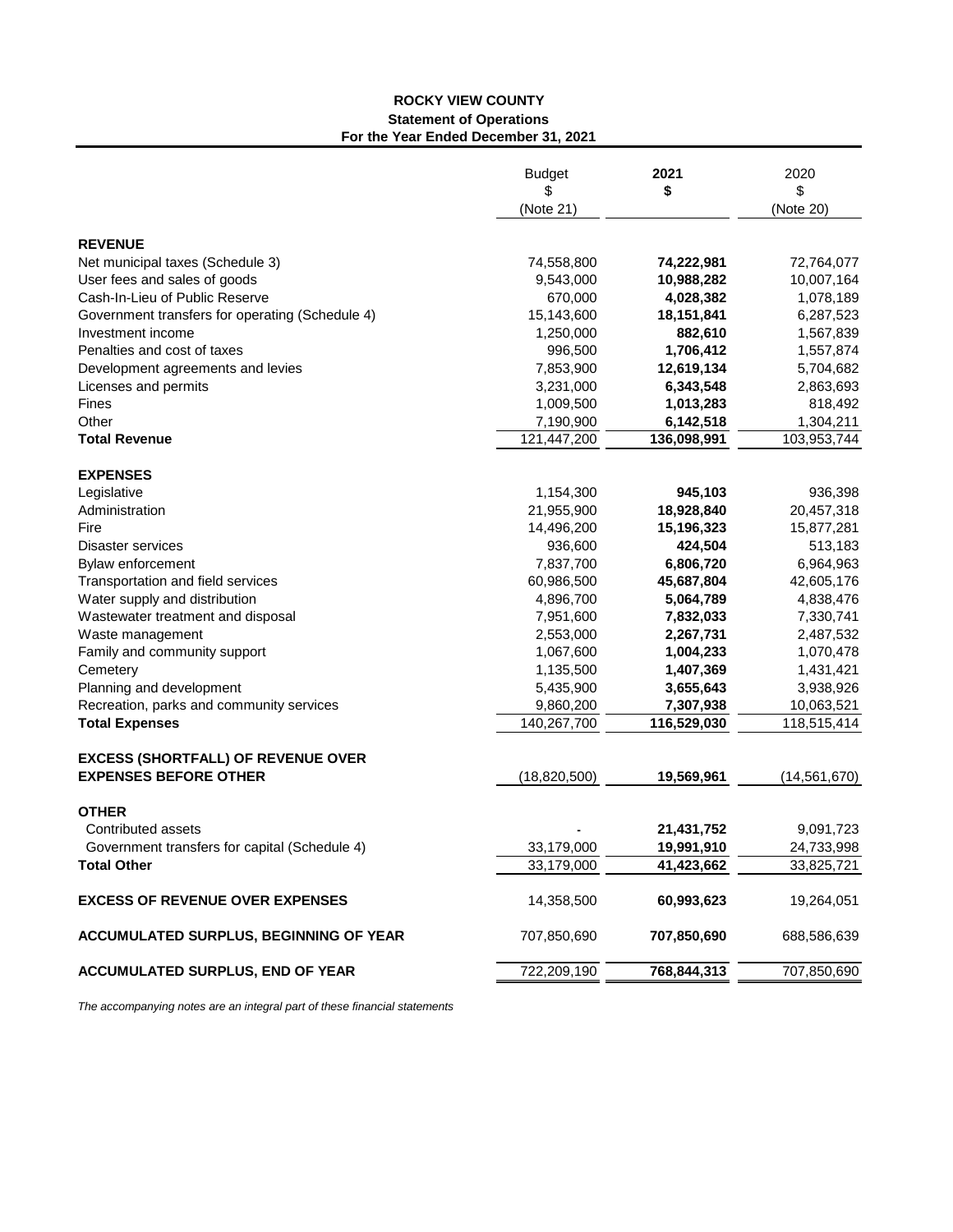### **ROCKY VIEW COUNTY Statement of Change in Net Financial Assets For the Year Ended December 31, 2021**

|                                                                                                                                                                                                                               | Budget<br>\$<br>(Note 21)  | 2021<br>\$                                                              | 2020<br>\$                                                       |
|-------------------------------------------------------------------------------------------------------------------------------------------------------------------------------------------------------------------------------|----------------------------|-------------------------------------------------------------------------|------------------------------------------------------------------|
| <b>EXCESS OF REVENUE OVER EXPENSES</b>                                                                                                                                                                                        | 14,358,500                 | 60,993,623                                                              | 19,264,051                                                       |
| Acquisition of tangible capital assets<br>Contributed tangible capital assets<br>Proceeds on disposal of tangible capital assets<br>Amortization of tangible capital assets<br>(Gain) loss on sale of tangible capital assets | (55,690,200)<br>25,545,700 | (45,128,679)<br>(21, 431, 752)<br>1,152,163<br>25,875,404<br>(129, 970) | (36, 954, 578)<br>(9,091,723)<br>85,814<br>25,409,974<br>207,197 |
| Use of (acquisition of) supplies inventories<br>Use of (acquisition of) prepaid assets<br>Use of (acquisition of) resource assets                                                                                             | (30, 144, 500)             | (39,662,834)<br>379,392<br>(77, 044)<br>(2,000,000)                     | (20,343,316)<br>(1, 146, 350)<br>(306, 973)                      |
| <b>INCREASE (DECREASE) IN NET FINANCIAL ASSETS</b>                                                                                                                                                                            | (15,786,000)               | (1,697,652)<br>19,633,137                                               | (1,453,323)                                                      |
| NET FINANCIAL ASSET, BEGINNING OF YEAR                                                                                                                                                                                        | 34,455,952                 | 34,455,952                                                              | (2,532,588)<br>36,988,540                                        |
| NET FINANCIAL ASSETS, END OF YEAR                                                                                                                                                                                             | 18,669,952                 | 54,089,089                                                              | 34,455,952                                                       |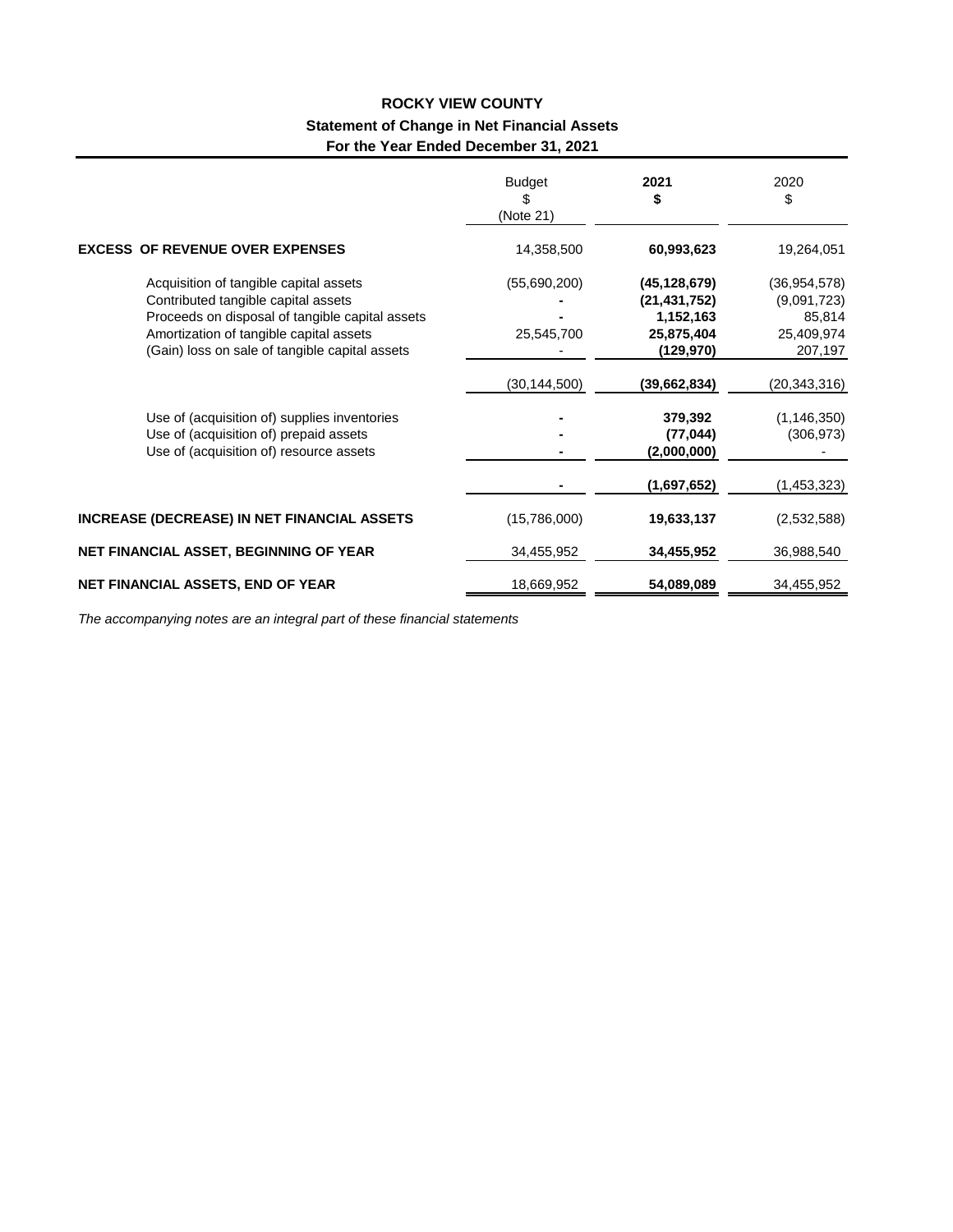### **ROCKY VIEW COUNTY Statement of Cash Flows**

### **For the Year Ended December 31, 2021**

|                                                                      | 2021<br>\$     | 2020<br>\$     |
|----------------------------------------------------------------------|----------------|----------------|
| NET INFLOW (OUTFLOW) OF CASH RELATED TO<br>THE FOLLOWING ACTIVITIES: |                |                |
| OPERATING ACTIVITIES                                                 |                |                |
| Excess of revenue over expenses                                      | 60,993,623     | 19,264,051     |
| Non-cash items included in excess of revenue over expenses:          |                |                |
| Amortization of tangible capital assets                              | 25,875,404     | 25,409,974     |
| (Gain) loss on disposal of tangible capital assets                   | (129, 970)     | 207,197        |
| Tangible capital assets received as contributions                    | (21, 431, 752) | (9,091,723)    |
| Non-cash charges to operations (net change):                         |                |                |
| Decrease (Increase) in taxes and grants in place of taxes            | 232,261        | (1, 158, 082)  |
| Decrease (Increase) decrease in trade and other receivables          | 5,209,324      | (4,390,654)    |
| Decrease (Increase) in inventory for consumption                     | 379,392        | (1, 146, 350)  |
| (Increase) in prepaid expenses                                       | (77, 044)      | (306, 973)     |
| (Decrease) Increase in accounts payable and accrued liabilities      | (246, 048)     | 11,007,222     |
| Increase in accounts payable amount applied to capital               | 1,805,450      | 4,782,166      |
| Increase (Decrease) in deposit liabilities                           | 338,514        | (416, 038)     |
| Increase (Decrease) in deferred revenue                              | 8,711,486      | (18, 557, 499) |
| (Decrease) Increase in employee benefit obligations                  | (398, 654)     | 233,928        |
| (Decrease) in provision for landfill closure and post-closure costs  | (42, 155)      | (13, 821)      |
| Cash provided by (applied to) operating transactions                 | 81,219,831     | 25,823,398     |
| <b>CAPITAL</b>                                                       |                |                |
| Accounts payable amount applied to capital                           | (1,805,450)    | (4,782,166)    |
| Acquisition of assets                                                | (47, 128, 679) | (36, 954, 578) |
| Sale of tangible assets                                              | 1,152,163      | 85,814         |
| Cash provided by (applied to) capital transactions                   | (47, 781, 966) | (41,650,930)   |
| <b>INVESTING</b>                                                     |                |                |
| Decrease in investments                                              | 97,520,503     | 17, 151, 352   |
| <b>FINANCING</b>                                                     |                |                |
| Debt charges recovered                                               | 62,812         | 59,777         |
| Long-term debt repaid                                                | (13, 402, 282) | (3,750,123)    |
| Long-term debt raised                                                | 20,125,219     | 1,860,635      |
| Cash provided by (applied to) financing transactions                 | 6,785,749      | (1,829,711)    |
| <b>CHANGE IN CASH DURING YEAR</b>                                    | 137,744,117    | (505, 891)     |
| <b>CASH AT BEGINNING OF YEAR</b>                                     | 7,815,156      | 8,321,047      |
| <b>CASH AT END OF YEAR</b>                                           | 145,559,273    | 7,815,156      |

*Cash - See Note 3*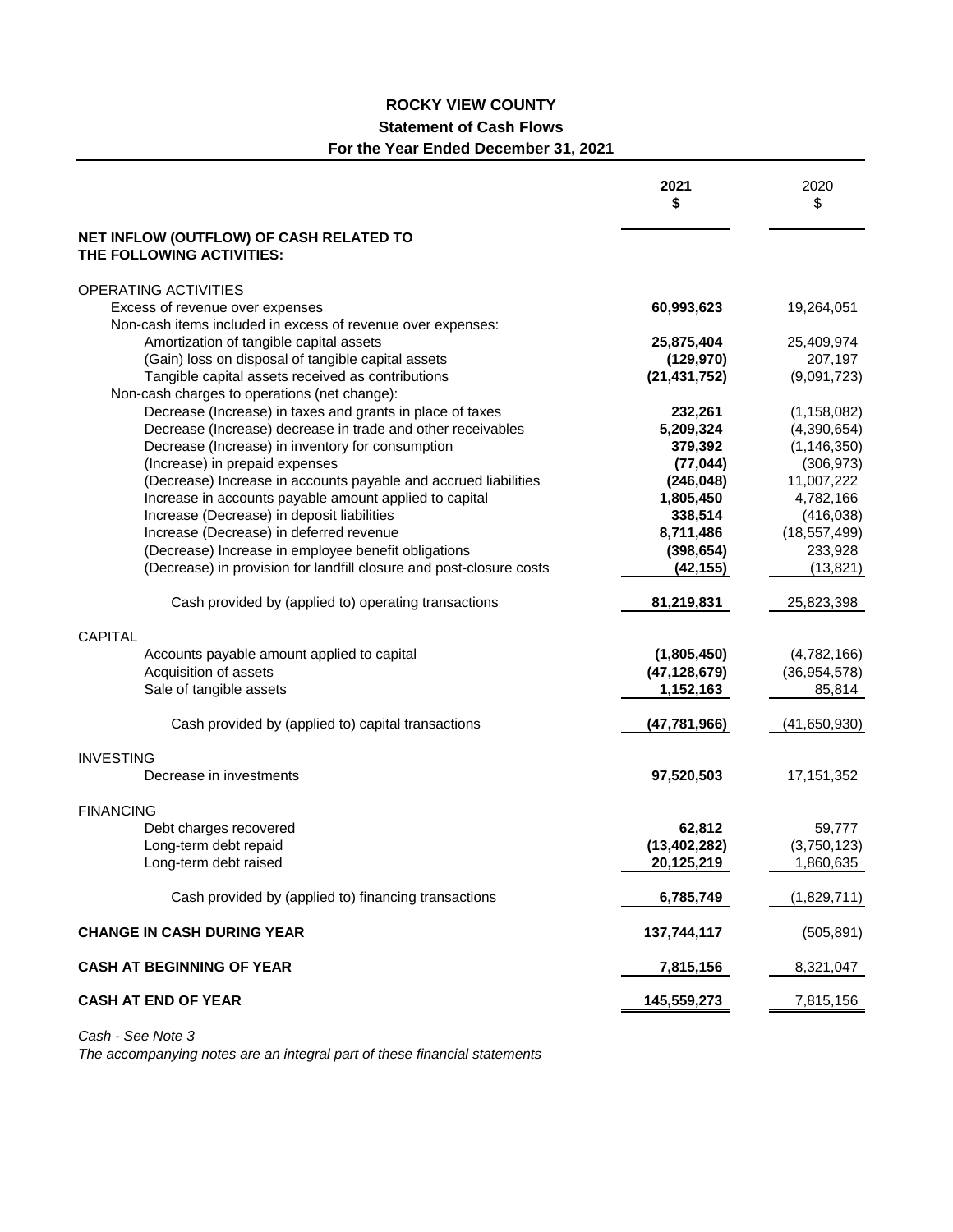#### **Schedule 1 Schedule of Changes in Accumulated Surplus For the Year Ended December 31, 2021 ROCKY VIEW COUNTY**

|                                                        | <b>Unrestricted</b><br><b>Surplus (Deficit)</b> | <b>Restricted</b><br><b>Surplus</b> | Equity in<br><b>Other Assets</b> | <b>Equity in Tangible</b><br><b>Capital Assets</b> | 2021        | 2020        |
|--------------------------------------------------------|-------------------------------------------------|-------------------------------------|----------------------------------|----------------------------------------------------|-------------|-------------|
| <b>BALANCE, BEGINNING OF YEAR,</b>                     | 340,335                                         | 84,892,109                          | 16,375,000                       | 606,243,246                                        | 707,850,690 | 688,586,639 |
| Excess (deficiency) of revenue over expenses           | 60,993,623                                      |                                     |                                  |                                                    | 60,993,623  | 19,264,051  |
| Unrestricted funds designated for future use           | (39, 158, 474)                                  | 39,158,474                          |                                  |                                                    |             |             |
| Restricted funds used for operations                   | 5,700,236                                       | (5,700,236)                         |                                  |                                                    |             |             |
| Restricted funds use for tangible capital assets       |                                                 | (9,731,362)                         |                                  | 9,731,362                                          |             |             |
| Current year funds used for assets                     | (17, 272, 098)                                  |                                     | 1,366,212                        | 15,905,886                                         |             |             |
| Long term debt for purchase of tangible capital assets | (20, 125, 219)                                  |                                     | 633,788                          | 19,491,431                                         |             |             |
| Contributed tangible capital assets                    | (21, 431, 752)                                  |                                     |                                  | 21,431,752                                         |             |             |
| Disposal of tangible capital assets                    | 1,022,193                                       |                                     |                                  | (1,022,193)                                        |             |             |
| Annual amortization expenses                           | 25,875,404                                      |                                     |                                  | (25, 875, 404)                                     |             |             |
| Long term debt issued                                  | 20,125,219                                      |                                     |                                  | (20, 125, 219)                                     |             |             |
| Long term debt repaid net of debt charges recovered    | (13,339,470)                                    |                                     |                                  | 13,339,470                                         |             |             |
| Change in accumulated surplus                          | 2,389,662                                       | 23,726,876                          | 2,000,000                        | 32,877,085                                         | 60,993,623  | 19,264,051  |
| <b>BALANCE, END OF YEAR</b>                            | 2,729,997                                       | 108,618,985                         | 18,375,000                       | 639,120,331                                        | 768,844,313 | 707,850,690 |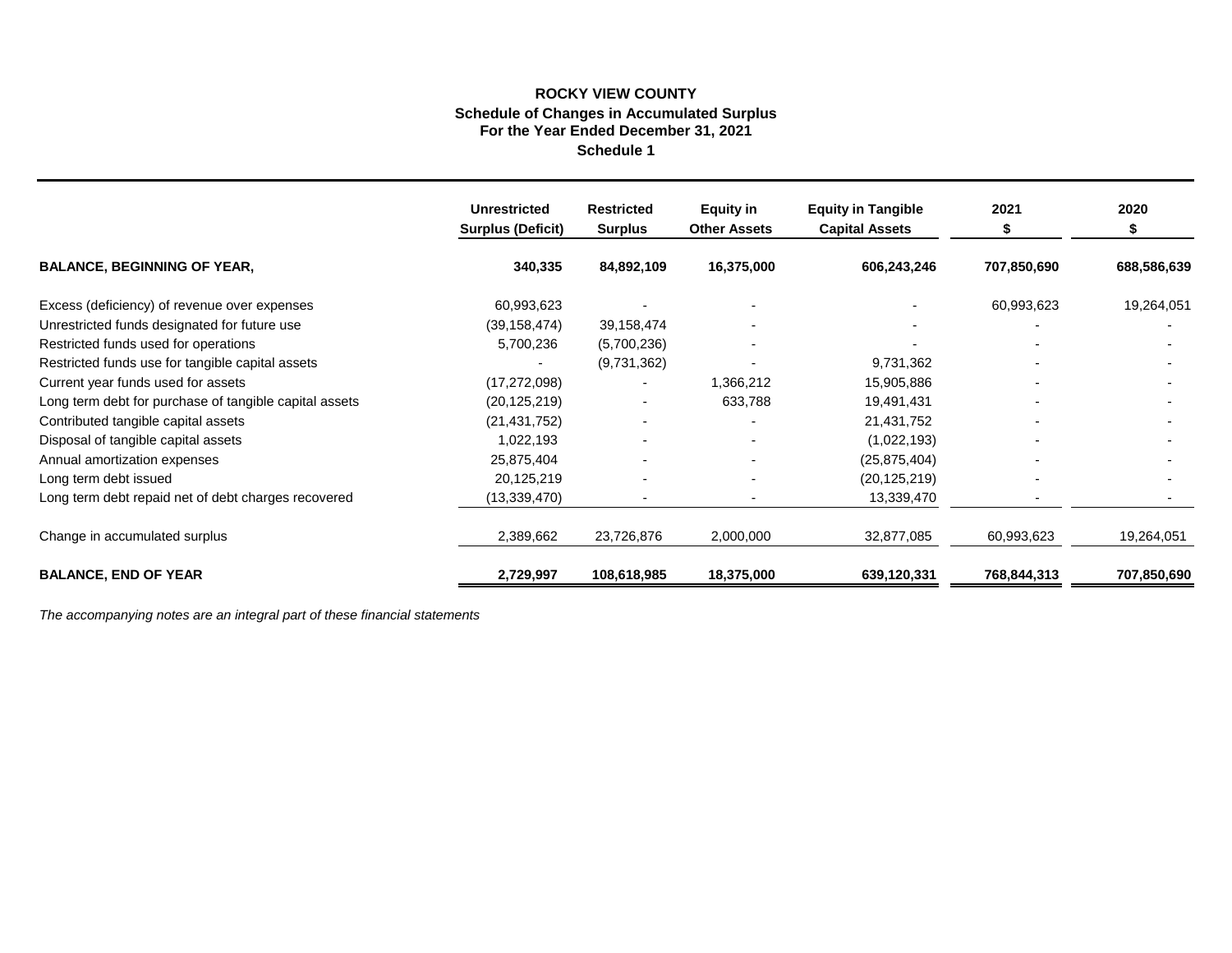#### **ROCKY VIEW COUNTY Schedule of Tangible Capital Assets For the Year Ended December 31, 2021 Schedule 2**

|                                                                                                                |                                      | Land                 |                                      | Engineered                              | <b>Machinery and</b>               |                                   | 2021                                    | 2020                                   |
|----------------------------------------------------------------------------------------------------------------|--------------------------------------|----------------------|--------------------------------------|-----------------------------------------|------------------------------------|-----------------------------------|-----------------------------------------|----------------------------------------|
|                                                                                                                | Land                                 | <b>Improvements</b>  | <b>Buildings</b>                     | <b>Structures</b>                       | Equipment                          | <b>Vehicles</b>                   | \$                                      | (Note 20)                              |
| COST:<br>BALANCE, BEGINNING OF YEAR                                                                            | 134,919,607                          | 7,723,815            | 83,441,339                           | 985,952,751                             | 20,810,438                         | 17,628,711                        | 1,250,476,661                           | 1,205,203,039                          |
| Acquisition of tangible capital assets<br>Construction-in-progress, net<br>Disposal of tangible capital assets | 6,935,587<br>(952, 646)<br>(26, 427) | 718,965<br>1,606,967 | 7,312,960<br>(6,454,500)<br>(17,690) | 37,713,410<br>18,697,563<br>(1,095,330) | 866,454<br>(96, 358)<br>(173, 698) | 293,173<br>(81, 144)<br>(728,070) | 53,840,549<br>12,719,882<br>(2,041,215) | 24,454,774<br>21,591,527<br>(772, 679) |
| BALANCE, END OF YEAR                                                                                           | 140,876,121                          | 10,049,747           | 84,282,109                           | 1,041,268,394                           | 21,406,836                         | 17,112,670                        | 1,314,995,877                           | 1,250,476,661                          |
| <b>ACCUMULATED AMORTIZATION:</b><br>BALANCE, BEGINNING OF YEAR                                                 | $\overline{\phantom{a}}$             | 587,642              | 12,607,493                           | 561,660,256                             | 12,795,626                         | 9,850,870                         | 597,501,887                             | 572,571,581                            |
| Annual Amortization<br>Accumulated amortization on disposals                                                   | $\overline{\phantom{a}}$             | 279,554              | 2,227,242                            | 20,592,355<br>(161, 997)                | 1,550,736<br>(143, 697)            | 1,225,517<br>(713, 328)           | 25,875,404<br>(1,019,022)               | 25,409,974<br>(479, 668)               |
| BALANCE, END OF YEAR                                                                                           |                                      | 867,196              | 14,834,735                           | 582,090,614                             | 14,202,665                         | 10,363,059                        | 622,358,269                             | 597,501,887                            |
| <b>NET BOOK VALUE OF</b><br><b>TANGIBLE CAPITAL ASSETS</b>                                                     | 140,876,121                          | 9,182,551            | 69,447,374                           | 459,177,780                             | 7,204,171                          | 6,749,611                         | 692,637,608                             | 652,974,774                            |
| 2020 NET BOOK VALUE OF<br>TANGIBLE CAPITAL ASSETS                                                              | 134,919,607                          | 7,136,173            | 70,833,846                           | 424,292,495                             | 8,014,812                          | 7,777,841                         | 652,974,774                             |                                        |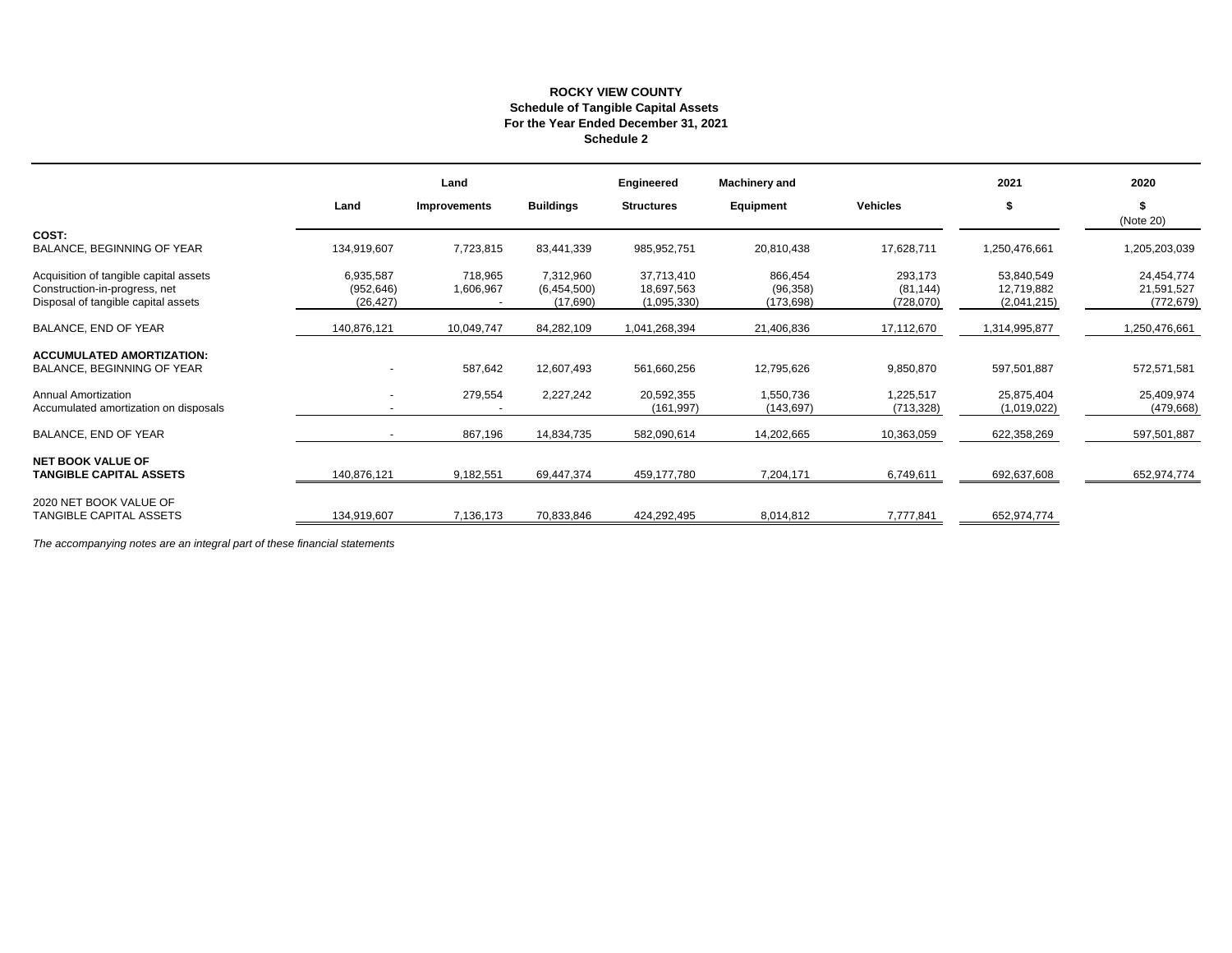### **Schedule 3 ROCKY VIEW COUNTY Schedule of Property and Other Taxes For the Year Ended December 31, 2021**

|                                                 | <b>Budget</b><br>\$<br>(Note 21) | 2021<br>\$  | 2020<br>\$  |
|-------------------------------------------------|----------------------------------|-------------|-------------|
| <b>TAXATION</b>                                 |                                  |             |             |
| Real property taxes                             | 113,086,104                      | 112,784,372 | 110,359,779 |
| Linear property taxes                           | 13,774,882                       | 13,738,128  | 13,453,758  |
| Government grants in place of property taxes    | 119,214                          | 118,896     | 85,559      |
| Special assessments and local improvement taxes | 433,900                          | 433,216     | 433,042     |
|                                                 | 127,414,100                      | 127,074,612 | 124,332,138 |
| <b>REQUISITIONS FROM OTHER AUTHORITIES</b>      |                                  |             |             |
| <b>Alberta School Foundation Fund</b>           | 47,630,100                       | 49,143,956  | 46,767,643  |
| Calgary Roman Catholic Separate School District | 4,067,100                        | 2,549,436   | 3,992,021   |
| <b>Rocky View Seniors Foundation</b>            | 1,020,200                        | 1,020,185   | 675,246     |
| Designated Industrial Property Tax              | 137,900                          | 138,054     | 133,151     |
|                                                 | 52,855,300                       | 52,851,631  | 51,568,061  |

**NET MUNICIPAL TAXES** 74,558,800 **74,222,981** 72,764,077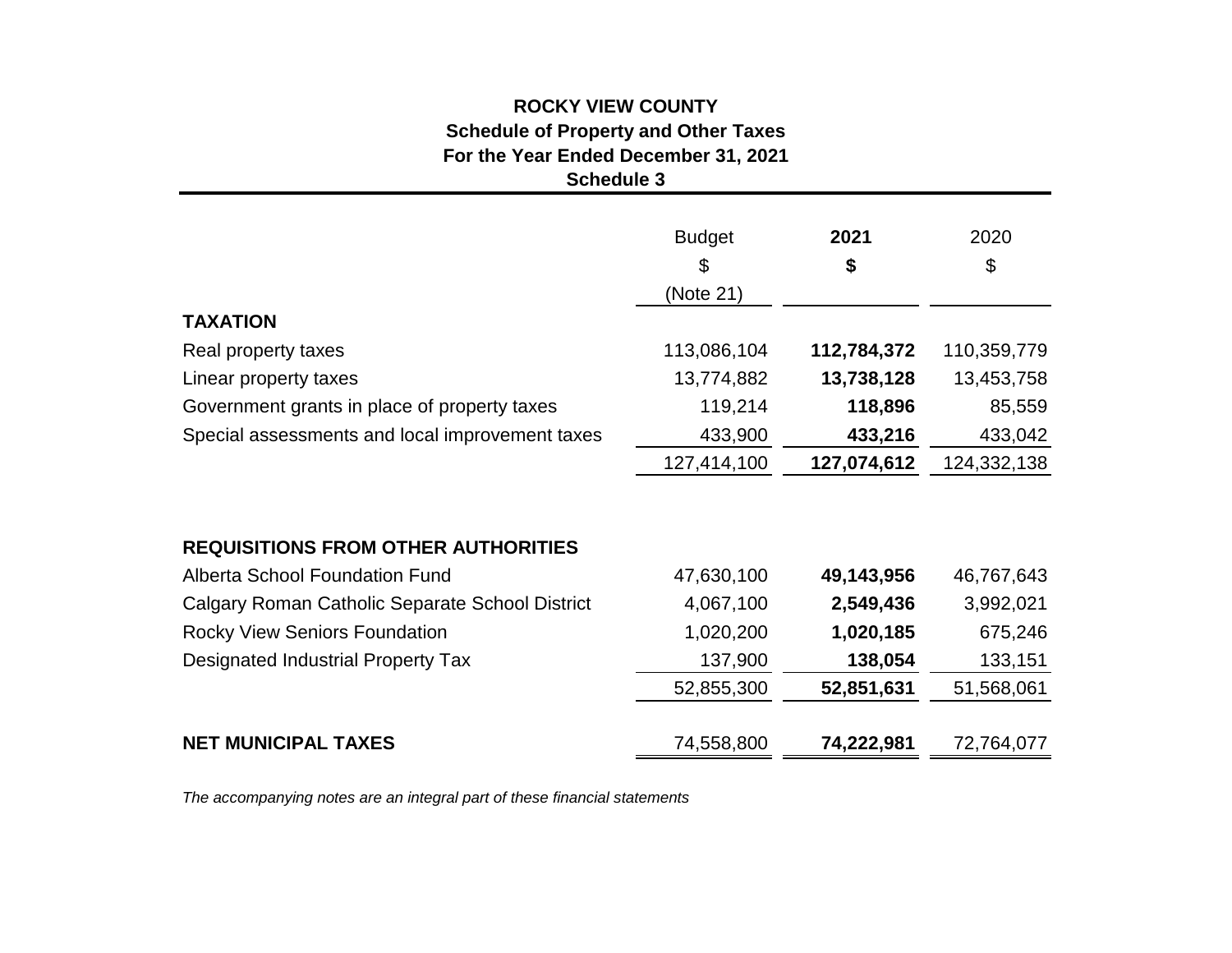#### **ROCKY VIEW COUNTY**

**Schedule of Government Transfers**

**For the Year Ended December 31, 2021**

#### **Schedule 4**

|                                   | <b>Budget</b><br>\$<br>(Note 21) | 2021<br>\$ | 2020<br>\$ |
|-----------------------------------|----------------------------------|------------|------------|
| <b>TRANSFERS FOR OPERATING:</b>   |                                  |            |            |
| <b>Provincial Government</b>      | 15,026,500                       | 17,996,546 | 6,287,523  |
| <b>Federal Government</b>         | 117,100                          | 155,295    |            |
|                                   | 15,143,600                       | 18,151,841 | 6,287,523  |
| <b>TRANSFERS FOR CAPITAL:</b>     |                                  |            |            |
| <b>Provincial Government</b>      | 28,012,600                       | 16,772,443 | 24,215,731 |
| <b>Federal Government</b>         | 5,166,400                        | 3,219,467  | 518,267    |
|                                   | 33,179,000                       | 19,991,910 | 24,733,998 |
| <b>TOTAL GOVERNMENT TRANSFERS</b> | 48,322,600                       | 38,143,751 | 31,021,521 |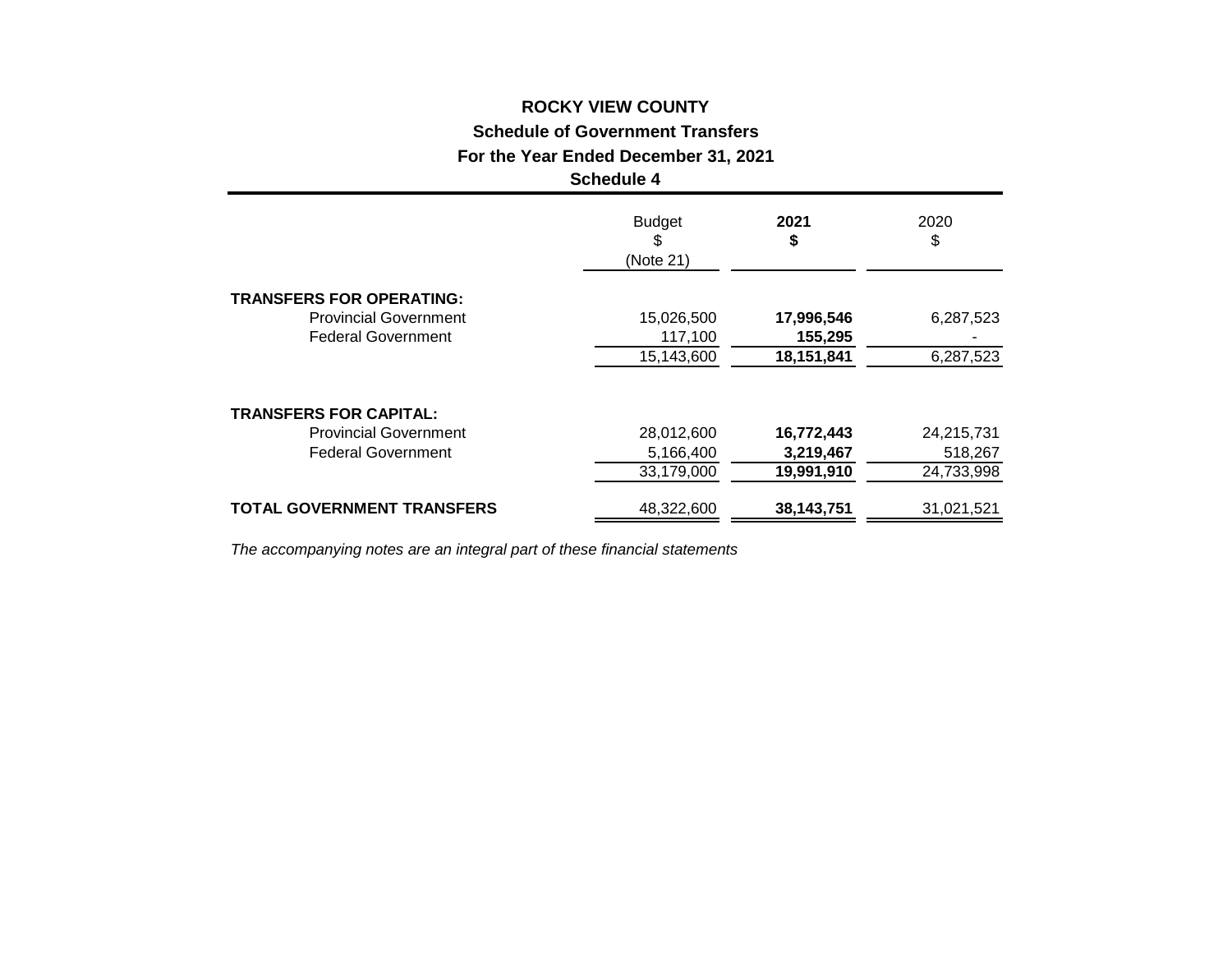# **ROCKY VIEW COUNTY Schedule of Expenses by Object**

**For the Year Ended December 31, 2021**

**Schedule 5**

|                                             | <b>Budget</b> | 2021        | 2020        |
|---------------------------------------------|---------------|-------------|-------------|
|                                             | S             | \$          |             |
| <b>EXPENSES BY OBJECT</b>                   | (Note 21)     |             | (Note 20)   |
| Salaries, wages and benefits                | 44,029,100    | 41,439,344  | 43,801,947  |
| Contracted and general services             | 50,113,800    | 32,775,797  | 28,860,050  |
| Materials, goods and supplies               | 10,575,400    | 8,593,373   | 9,650,577   |
| Interest on long-term debt                  | 1,761,800     | 1,249,350   | 1,318,812   |
| Purchased from other Governments            | 648,000       | 715,697     | 707,029     |
| Grants to organizations                     | 5,263,600     | 3,787,491   | 6,568,221   |
| Grants to local boards and agencies         | 2,143,000     | 1,808,034   | 1,656,942   |
| Other                                       | 187,300       | 284,540     | 334,665     |
| Amortization of tangible capital assets     | 25,545,700    | 25,875,404  | 25,409,974  |
| Loss on disposal of tangible capital assets |               |             | 207,197     |
| <b>TOTAL EXPENSES</b>                       | 140,267,700   | 116,529,030 | 118,515,414 |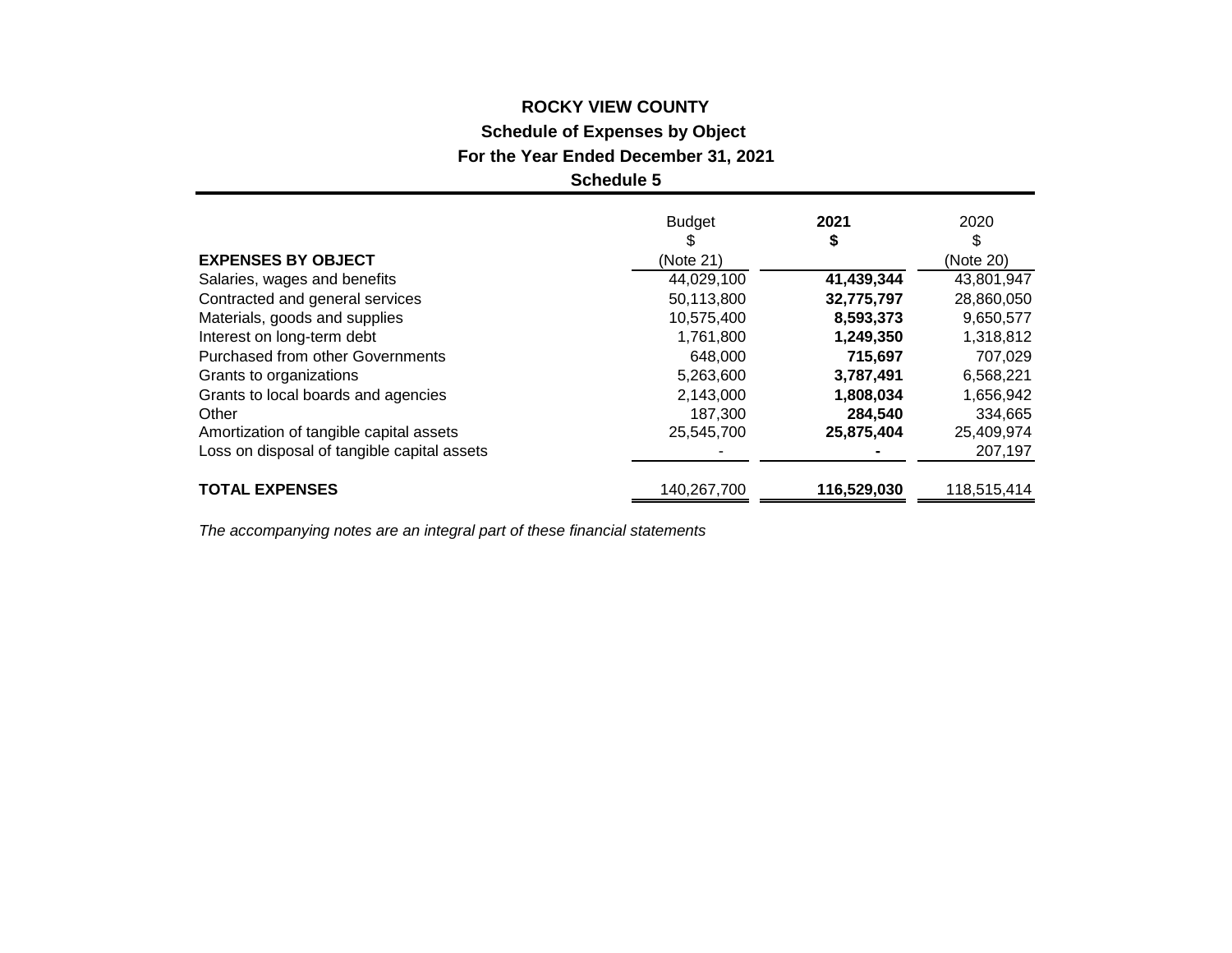### **ROCKY VIEW COUNTY Schedule of Segmented Disclosure For the Year Ended December 31, 2021**

**Schedule 6**

|                                                      | General<br><b>Government</b> | <b>Emergency</b><br><b>Services</b> | <b>1&amp;O</b><br><b>Services</b> | <b>Planning &amp;</b><br><b>Development</b> | <b>Community</b><br><b>Services</b> | <b>Total</b><br>\$ |
|------------------------------------------------------|------------------------------|-------------------------------------|-----------------------------------|---------------------------------------------|-------------------------------------|--------------------|
| <b>REVENUE</b>                                       |                              |                                     |                                   |                                             |                                     |                    |
| Net municipal taxes                                  | 74,222,981                   |                                     |                                   |                                             |                                     | 74,222,981         |
| Government transfers                                 | 10,456,516                   | 1,993,746                           | 22,385,191                        |                                             | 3,308,298                           | 38, 143, 751       |
| User fees and sales of goods                         | 327,033                      | 464,286                             | 8,578,720                         | 1,618,243                                   |                                     | 10,988,282         |
| Investment income                                    | 882,610                      |                                     |                                   |                                             |                                     | 882,610            |
| Contributed assets                                   |                              |                                     | 16,140,052                        |                                             | 5,291,700                           | 21,431,752         |
| Other revenues                                       | 5,996,978                    | 1,412,960                           | 10,984,549                        | 13,451,790                                  | 7,000                               | 31,853,277         |
|                                                      | 91,886,118                   | 3,870,992                           | 58,088,512                        | 15,070,033                                  | 8,606,998                           | 177,522,653        |
| <b>EXPENSES</b>                                      |                              |                                     |                                   |                                             |                                     |                    |
| Salaries, wages and benefits                         | 10,731,699                   | 13,375,843                          | 11,355,282                        | 5,504,393                                   | 472,127                             | 41,439,344         |
| Contracted and general services                      | 5,153,291                    | 986,980                             | 24,661,330                        | 1,269,149                                   | 705,047                             | 32,775,797         |
| Materials, goods and supplies                        | 408,283                      | 627,744                             | 7,510,482                         | 43,250                                      | 3,614                               | 8,593,373          |
| Transfers to local boards and organizations          | 458,122                      | 79,000                              | 9,500                             |                                             | 5,048,903                           | 5,595,525          |
| Long-term debt interest                              |                              | 30,093                              | 1,219,257                         |                                             |                                     | 1,249,350          |
| Other expenses                                       | 92,404                       | 715,697                             | 192,136                           |                                             |                                     | 1,000,237          |
|                                                      | 16,843,799                   | 15,815,357                          | 44,947,987                        | 6,816,792                                   | 6,229,691                           | 90,653,626         |
| NET REVENUE, BEFORE AMORTIZATION                     | 75,042,319                   | (11, 944, 365)                      | 13,140,524                        | 8,253,243                                   | 2,377,307                           | 86,869,029         |
| Amortization expenses                                | 603,988                      | 1,065,688                           | 23,970,899                        | 1,579                                       | 233,250                             | 25,875,404         |
| <b>EXCESS (DEFFICIENCY) OF REVENUE OVER EXPENSES</b> | 74,438,332                   | (13,010,053)                        | (10, 830, 375)                    | 8,251,662                                   | 2,144,057                           | 60,993,623         |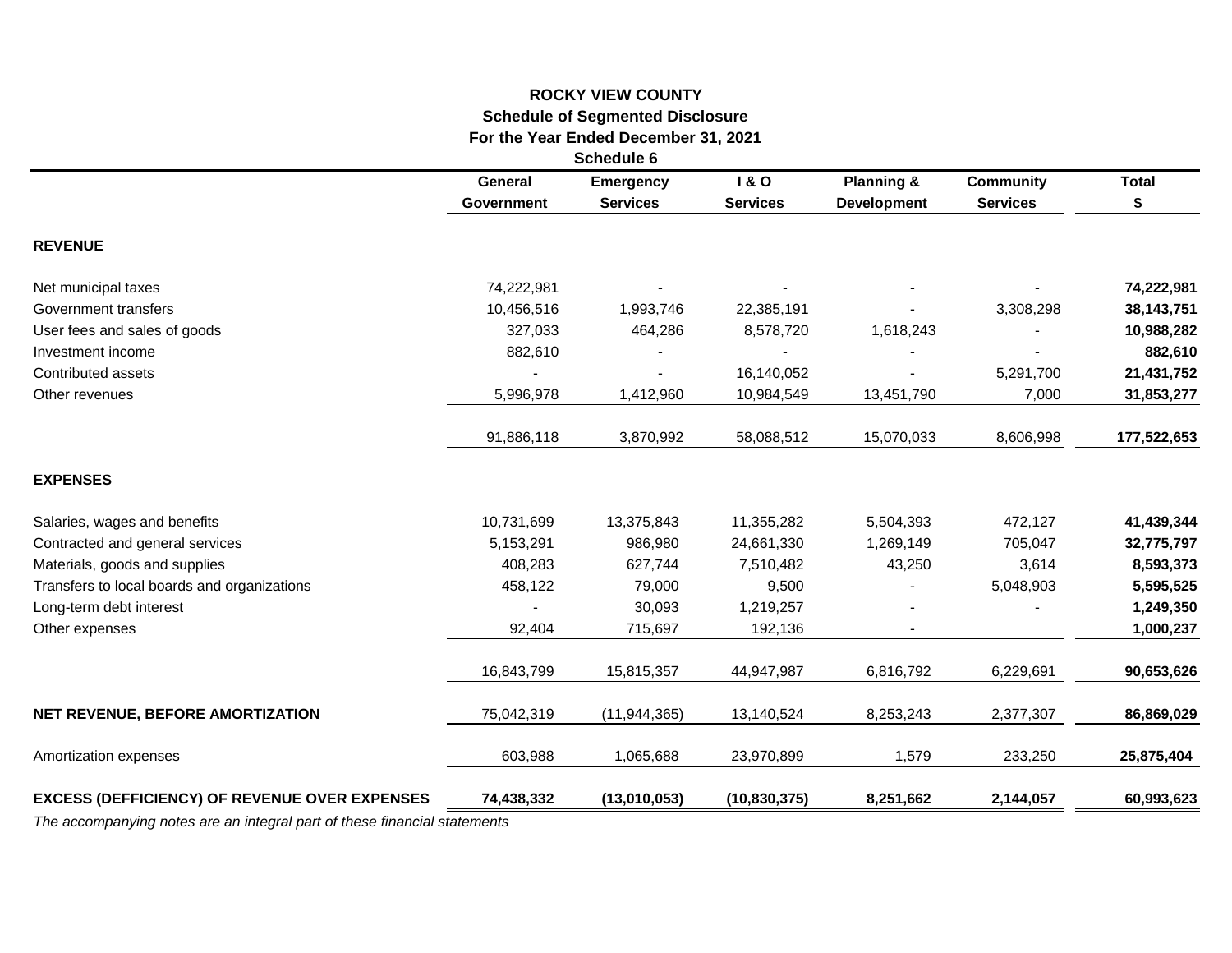### **DECEMBER 31, 2021**

#### **NOTE 1: SIGNIFICANT ACCOUNTING POLICIES**

These financial statements of Rocky View County (the "County") are the representations of management prepared in accordance with generally accepted accounting principles for local governments established by the Public Sector Accounting Board (PSAB) of the Canadian Institute of Chartered Professional Accountants. Significant aspects of the accounting policies adopted by the County are outlined as follows:

#### **Reporting Entity**

The financial statements reflect the assets, liabilities, revenues and expenditures, changes in fund balances and change in financial position of Rocky View County.

The schedule of taxes levied also includes requisitions for education, health, social and other external organizations that are not part of Rocky View County.

The financial statements exclude trust assets that are administered for the benefit for external parties. Interdepartmental and organizational transactions and balances are eliminated.

#### **Basis of Accounting**

The financial statements are prepared using the accrual basis of accounting. The accrual basis of accounting records revenue as it is earned and measurable. Expenses are recognized as they are incurred and measurable based upon receipt of goods or services and/or the legal obligation to pay.

#### **Revenue Recognition**

Funds from external parties and earnings thereon that are restricted by agreement or legislation are accounted for as deferred revenue until used for the purpose specified.

Government transfers, contributions and other amounts are received from third parties pursuant to legislation, regulation or agreement and may only be used for certain programs, in the completion of specific work, or for the purchase of tangible capital assets. In addition, certain user charges and fees are collected for which the related services have yet to be performed. Revenue is recognized in the period when the related expenses are incurred, services performed or the tangible capital assets are acquired. Revenue on investments, fines and penalties are recognized when earned.

#### **Tax Revenue**

The County recognized taxes as assets and revenue when they meet the definition of an asset, are authorized by bylaw, and the taxable event has occurred. Tax Revenue is initially measured at administrations best estimate of the amount resulting from the original taxable event in accordance with legislation. The related tax receivable is initially recognized at its realizable value at the date of acquisition.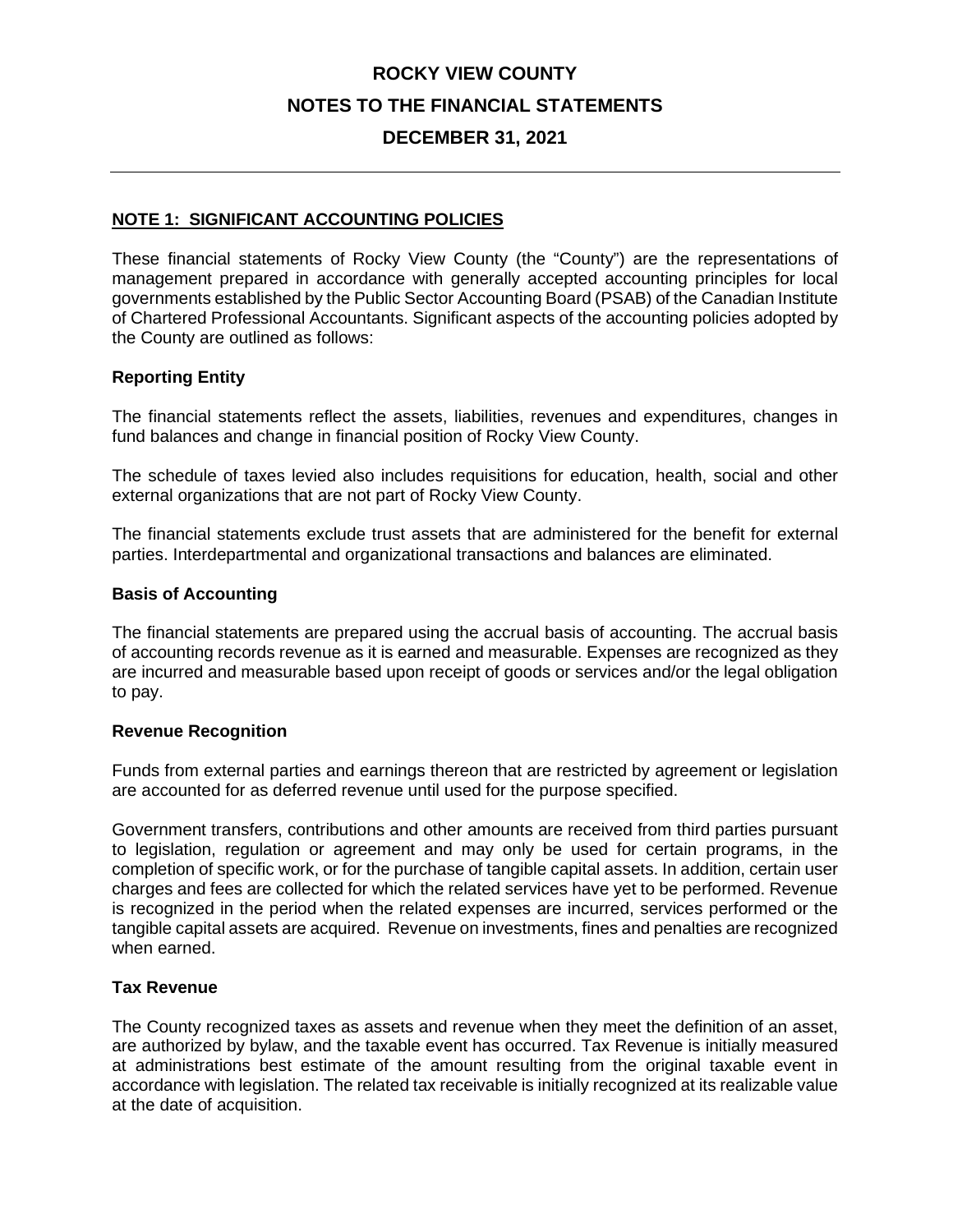### **ROCKY VIEW COUNTY NOTES TO THE FINANCIAL STATEMENTS DECEMBER 31, 2021**

Requisitions operate as a flow through and are excluded from municipal revenue.

#### **Government Transfers**

Government transfers are the transfer of assets from senior levels of government that are not the result of an exchange transaction, are not expected to be repaid in the future, or the result of a direct financial return.

Government transfers are recognized in the financial statements as revenue in the period in which events giving rise to the transfer occur, providing the transfers are authorized, any eligibility criteria have been met, and reasonable estimates of the amounts can be determined.

#### **Use of Estimates**

The preparation of financial statements in conformity with Canadian Generally Accepted Accounting Principles (GAAP) and in conjunction with the Public Services Accounting Board (PSAB) requires management to make estimates and assumptions that affect the reported amount of assets and liabilities and disclosure of contingent assets and liabilities at the date of the financial statements, and the reported amounts of revenue and expenditure during the period. Where measurement uncertainty exists, the financial statements have been prepared within reasonable limits of materiality. Actual results could differ from those estimates.

Accounts receivable are stated after evaluation as to their collectability. Amortization is based on the estimated useful lives of tangible assets. Reclamation, closure and post-closure liabilities are calculated based on management's best estimates of costs and timing. The valuation of inventory for consumption is subject to estimation uncertainty.

#### **Investments**

Investments are recorded at amortized cost. Investment premiums and discounts are amortized on the net present value basis over the term of the respective investments. When there has been a loss in value that is other than a temporary decline, the respective investment is written down to recognize the loss.

#### **Debt Charges Recoverable**

Debt charges recoverable consist of amounts that are recoverable from municipal agencies or other local governments with respect to outstanding debentures or other long-term debt pursuant to annexation orders or joint capital undertakings. These recoveries are recorded at a value that equals the offsetting portion of the un-matured long-term debt.

#### **Local Improvement Charges**

Construction and borrowing costs associated with local improvement projects are recovered through annual special assessments during the period of related borrowings. These levies are collectable from property owners for work performed by Rocky View County.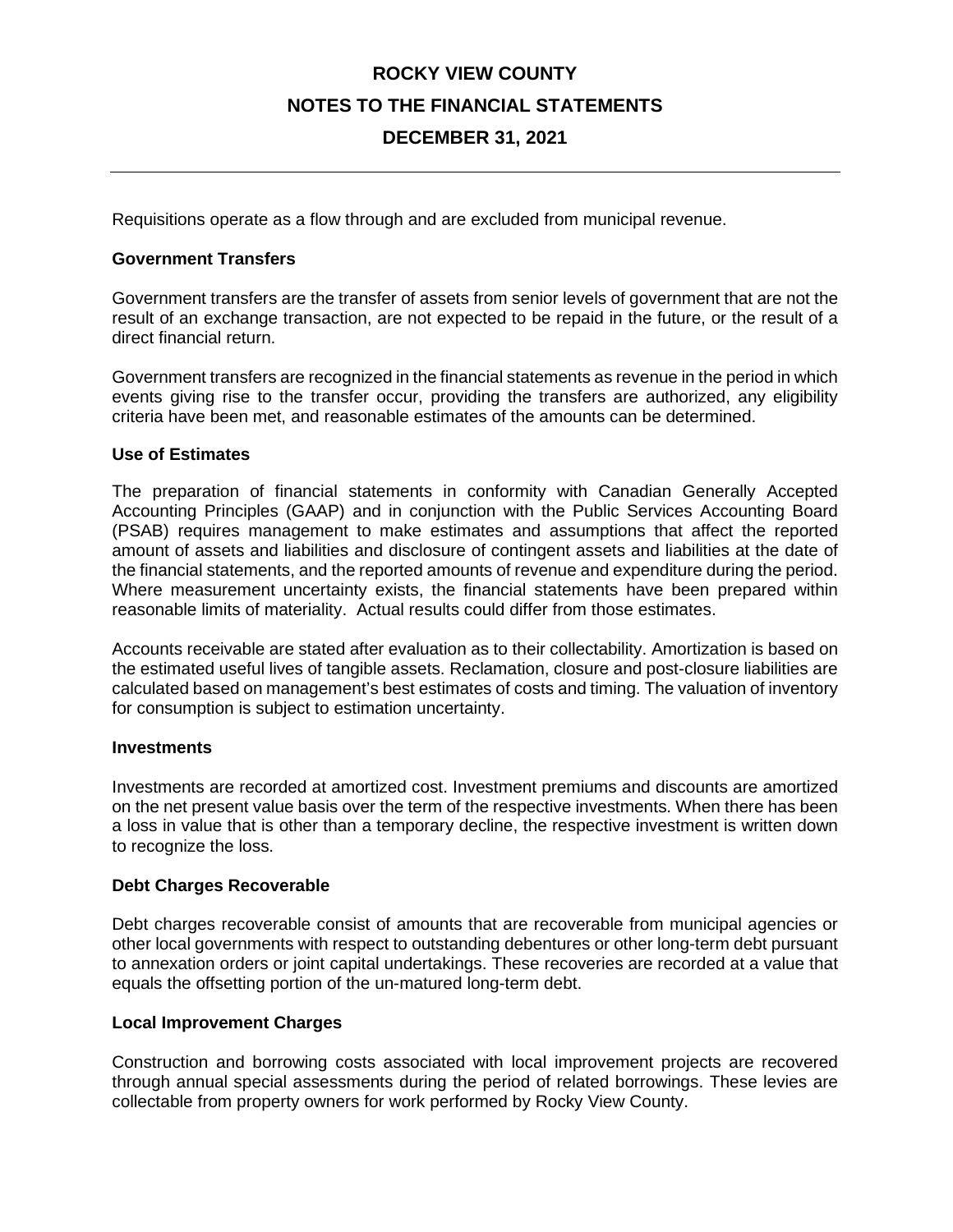### **DECEMBER 31, 2021**

#### **Inventories**

Inventories held for consumption are recorded at the lower of cost or net realizable value with the cost determined by the average cost method.

#### **Landfill Closure and Post-Closure Liability**

Pursuant to the Alberta Environment Protection and Enhancement Act, the County is required to fund the closure of its landfill sites and provide for post-closure care of the facility. Closure and post-closure activities include the final clay cover, landscaping, as well as surface and ground water monitoring, leachate control, and visual inspection. The requirement is being provided for over the estimated remaining life of the landfill sites based on usage.

#### **Liability for Contaminated Sites**

Contaminated sites are a result of contamination being introduced into air, soil, water or sediment of a chemical, organic or radioactive material or live organism that exceeds an environmental standard. The liability is recorded net of any expected recoveries. A liability for remediation of a contaminated site is recognized when a site is not in productive use and is management's estimate of the cost of post remediation including operation, maintenance and monitoring.

#### **Non-Financial Assets**

Non-financial assets are not available to discharge existing liabilities and are held for use in the provision of services. They have useful lives extending beyond the current year and are not intended for sale in the normal course of operations. The change in non-financial assets during the year, together with the excess of revenues over expenses, provides the Change in Net Financial Assets (Debt) for the year.

#### **i) Tangible Capital Assets**

Tangible capital assets are recorded at cost which includes all amounts that are directly attributable to acquisition, construction, development or betterment of the asset. The cost of the tangible capital assets is amortized on a straight-line basis over the estimated useful life as follows:

|                                            | <b>YEARS</b> |
|--------------------------------------------|--------------|
|                                            | $15 - 25$    |
| Land Improvements                          |              |
| <b>Buildings</b>                           | $10 - 50$    |
| <b>Engineered structures</b>               |              |
| Water system                               | $30 - 75$    |
| Wastewater system                          | $30 - 75$    |
| Other engineered structures                | $5 - 30$     |
| Machinery and equipment (owned and leased) | $3 - 10$     |
| <b>Vehicles</b>                            | $8 - 20$     |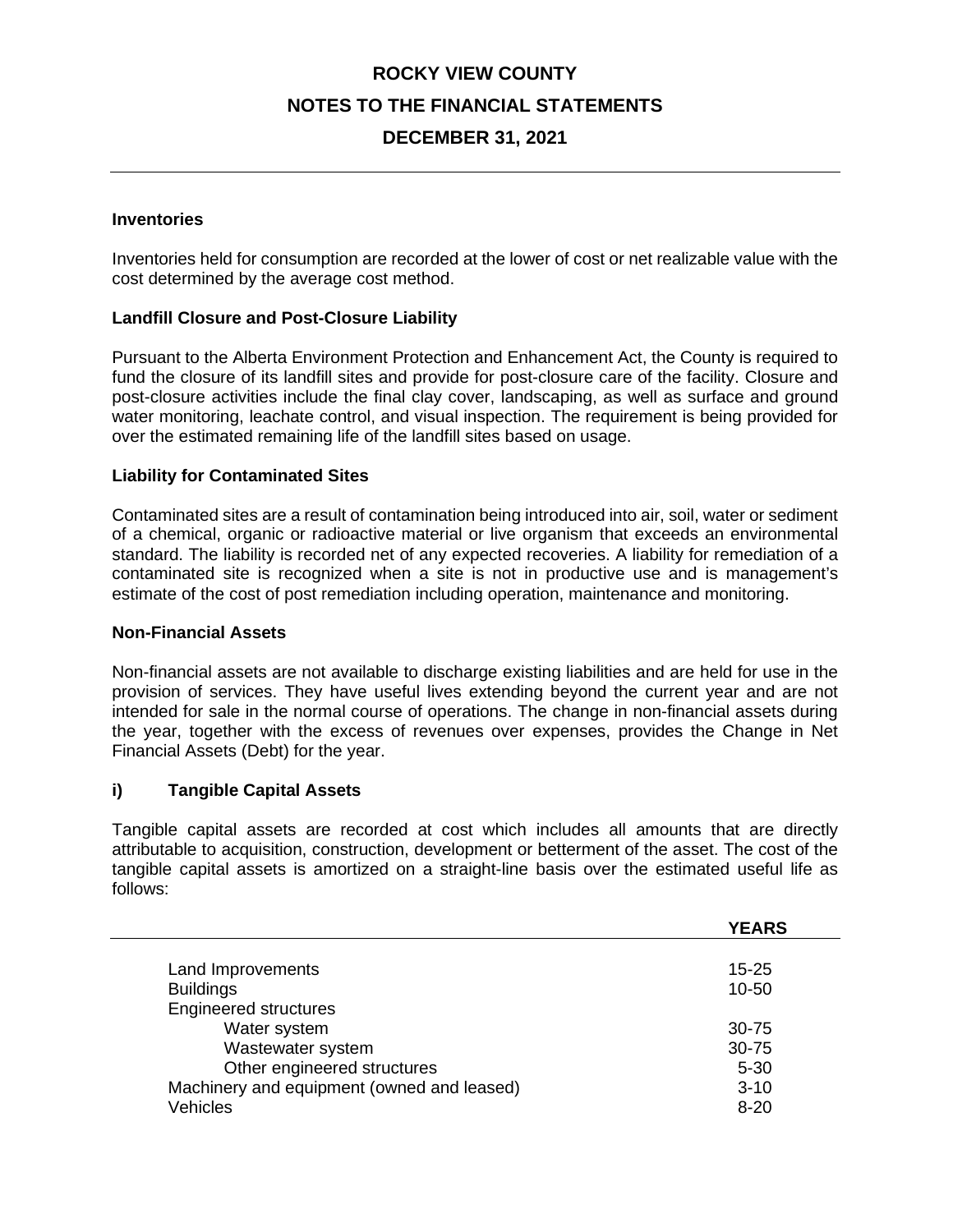### **DECEMBER 31, 2021**

One-half of the annual amortization is charged in the year of acquisition and in the year of disposal. Assets under construction are not amortized until the asset is available for productive use.

#### **ii) Contributions of Tangible Capital Assets**

Tangible capital assets received as contributions are recorded at fair value at the date of receipt and also are recorded as revenue.

#### **iii) Resource Asset**

The water licenses are recorded at cost and have been assessed with an indefinite life. The assets will not be amortized and impairment will be reviewed when there are indicators of a decline in value.

#### **iv) Leases**

Leases are classified as capital or operating leases. Lease that transfer substantially all of the benefits and risks incidental to ownership of property are accounted for as capital leases. At the inception of a capital lease, an asset and payment obligation is recorded at an amount equal to the lesser of the present value of the minimum lease payments and the property's fair market value.

All other leases are accounted for as operating leases and the related lease payments are charged to expenses as incurred.

An arrangement contains a lease where the arrangement conveys a right to use the underlying tangible asset, and whereby its fulfilment is dependent on the use of the specific tangible asset. After the inception of the arrangement, a reassessment of whether the arrangement contains a lease is made only in the event that:

- There is a change in contractual terms:
- A renewal option is exercised or an extension is agreed upon by the parties to the arrangement;
- There is a change in the determination of whether the fulfilment of the arrangement is dependent on the use of the specific tangible asset; or
- There is a substantial physical change to the specified tangible asset.

#### **Requisition Over-levy and Under-levy**

Over-levies and under-levies arise from the difference between the actual property tax levy made to cover each requisition and the actual amount requisitioned.

If the actual levy exceeds the requisition, the over-levy is accrued as a liability and property tax revenue is reduced. Where the actual levy is less than the requisition amount, the under-levy is accrued as a receivable and as property tax revenue.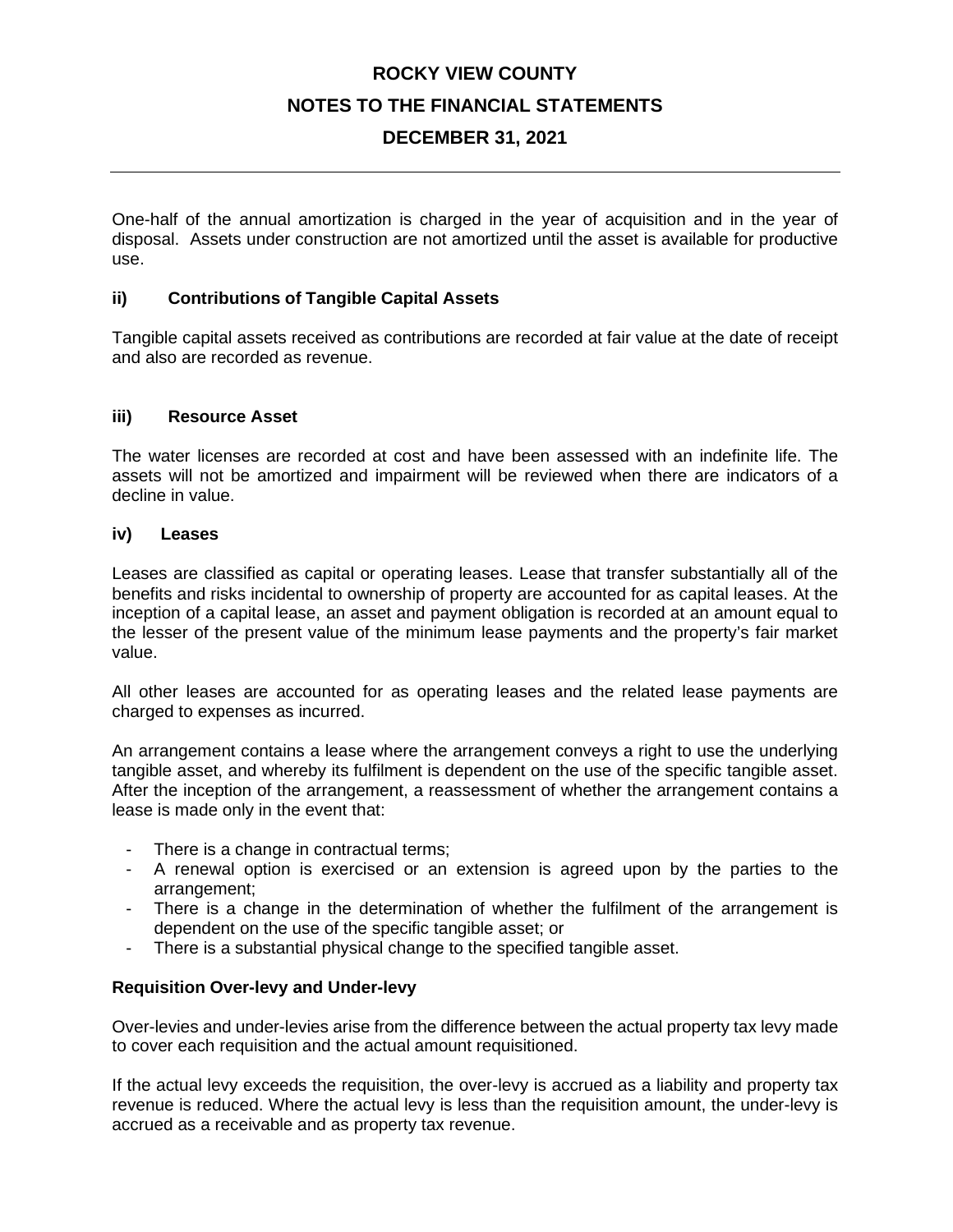### **ROCKY VIEW COUNTY NOTES TO THE FINANCIAL STATEMENTS DECEMBER 31, 2021**

Requisition tax rates in the subsequent year are adjusted for any over-levies or under-levies of the prior year.

#### **Pensions**

The County participates in two pension plans. The plans are accounted for as defined benefits plan. Contributions for current services are recorded as expenditures in the year in which they become due.

#### **Funds Held in Trust**

The County held \$1,056,403 in a Cemetery Perpetual Care Trust Account as at December 31, 2021 (2020 - \$915,953).

The County held \$824,541 in a Tax Recovery Trust account as at December 31, 2021 (2020 - \$158,000).

#### **NOTE 2: INVESTMENTS**

|             | 2021    | 2020         |
|-------------|---------|--------------|
|             |         |              |
| Investments | \$4,998 | \$97,525,501 |

Investments and deposits have an effective interest rate of 0.85% (2020 – 0.65% to 1.18%) and mature in less than one year.

#### **NOTE 3: CASH**

|                                     | 2021                         | 2020                        |
|-------------------------------------|------------------------------|-----------------------------|
| Cash in bank<br>Outstanding cheques | \$147,409,116<br>(1,849,843) | \$12,753,262<br>(4,938,106) |
| Cash                                | \$145,559,273                | \$7,815,156                 |

Cash consists of petty cash and cash in bank accounts. Included in cash is a restricted amount for grants of \$18,466,463 (2020 - \$4,153,220), which includes \$6,607,918 (2020 - \$1,997,530) received from the Municipal Sustainability Initiative held exclusively for approved projects (Note 6).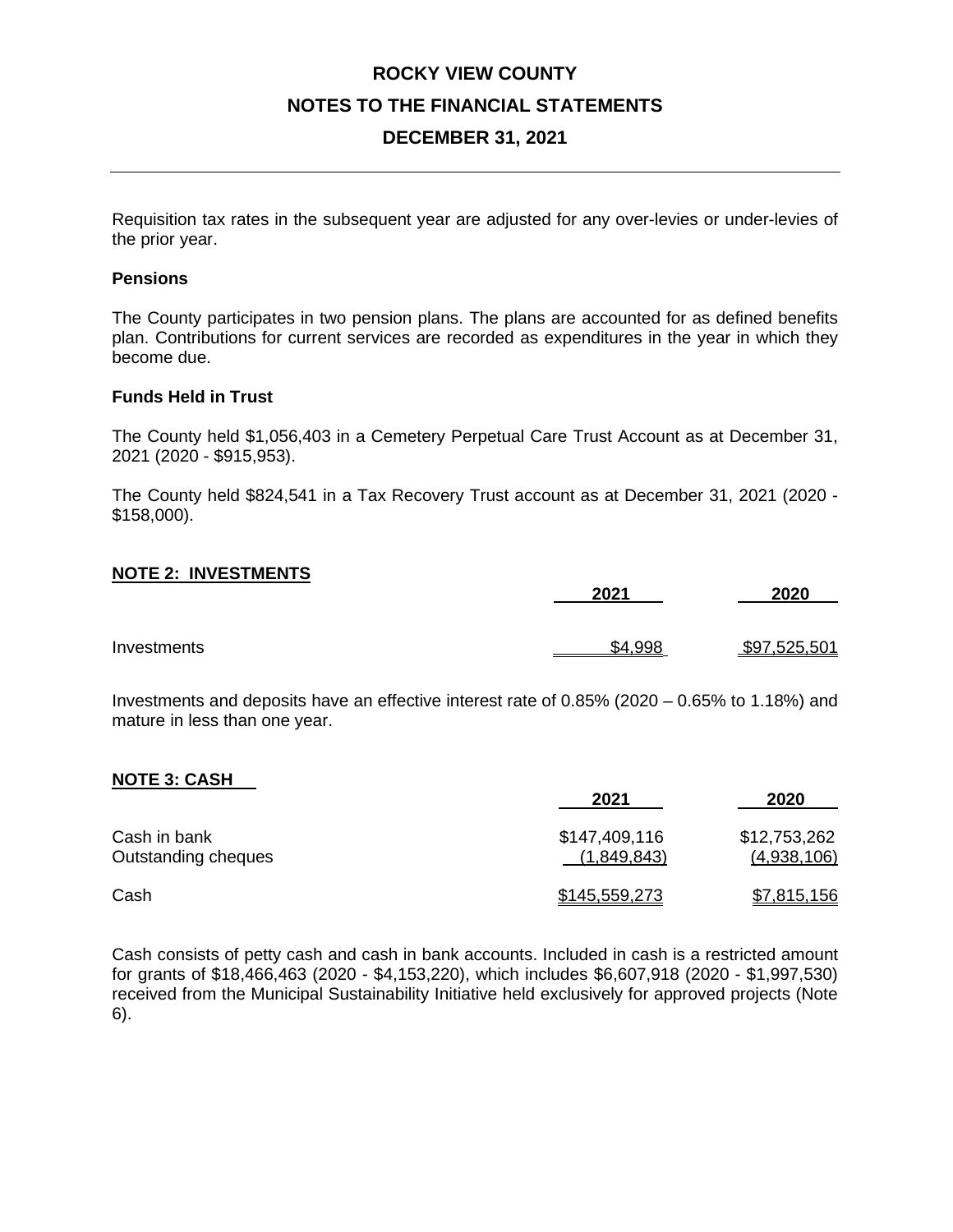### **ROCKY VIEW COUNTY NOTES TO THE FINANCIAL STATEMENTS DECEMBER 31, 2021**

#### **NOTE 4: RECEIVABLES**

|                                            | 2021         | 2020         |
|--------------------------------------------|--------------|--------------|
| <b>Property Taxes</b>                      |              |              |
| Current taxes and grants in place of taxes | \$3,611,163  | \$3,894,473  |
| Arrears taxes                              | 1,380,842    | 1,329,793    |
|                                            | \$4,992,005  | \$5,224,266  |
| Other                                      |              |              |
| Trade accounts                             | \$5,492,994  | \$4,906,515  |
| <b>Government Transfers</b>                | 2,500,604    | 8,296,407    |
|                                            | \$7,993,598  | \$13,202,922 |
| Total                                      | \$12,985,603 | \$18,427,188 |
|                                            |              |              |

#### **NOTE 5: DEBT CHARGES RECOVERABLE**

|                                                                          | 2021                | 2020                |
|--------------------------------------------------------------------------|---------------------|---------------------|
| Current debt charges recoverable<br>Non-current debt charges recoverable | \$66,001<br>401.274 | \$62,812<br>467,275 |
|                                                                          | \$467,275           | \$530,087           |

The County has secured long-term financing on behalf of several community organizations for joint projects within the County. This debt is recoverable from the organizations at interest rates from 4.758% to 5.250%. The debts mature and will be fully recovered starting in the year 2023 and ending in 2032.

|            | <b>Principal</b> | <b>Interest</b> | <b>Total</b> |
|------------|------------------|-----------------|--------------|
| 2022       | \$66,001         | \$22,385        | \$88,386     |
| 2023       | 69,353           | 19,033          | 88,386       |
| 2024       | 31,900           | 15,510          | 47,410       |
| 2025       | 33,450           | 13,960          | 47,410       |
| 2026       | 35,075           | 12,335          | 47,410       |
| Thereafter | 231,496          | 36,264          | 267,760      |
|            | \$467,275        | \$119,487       | \$586,762    |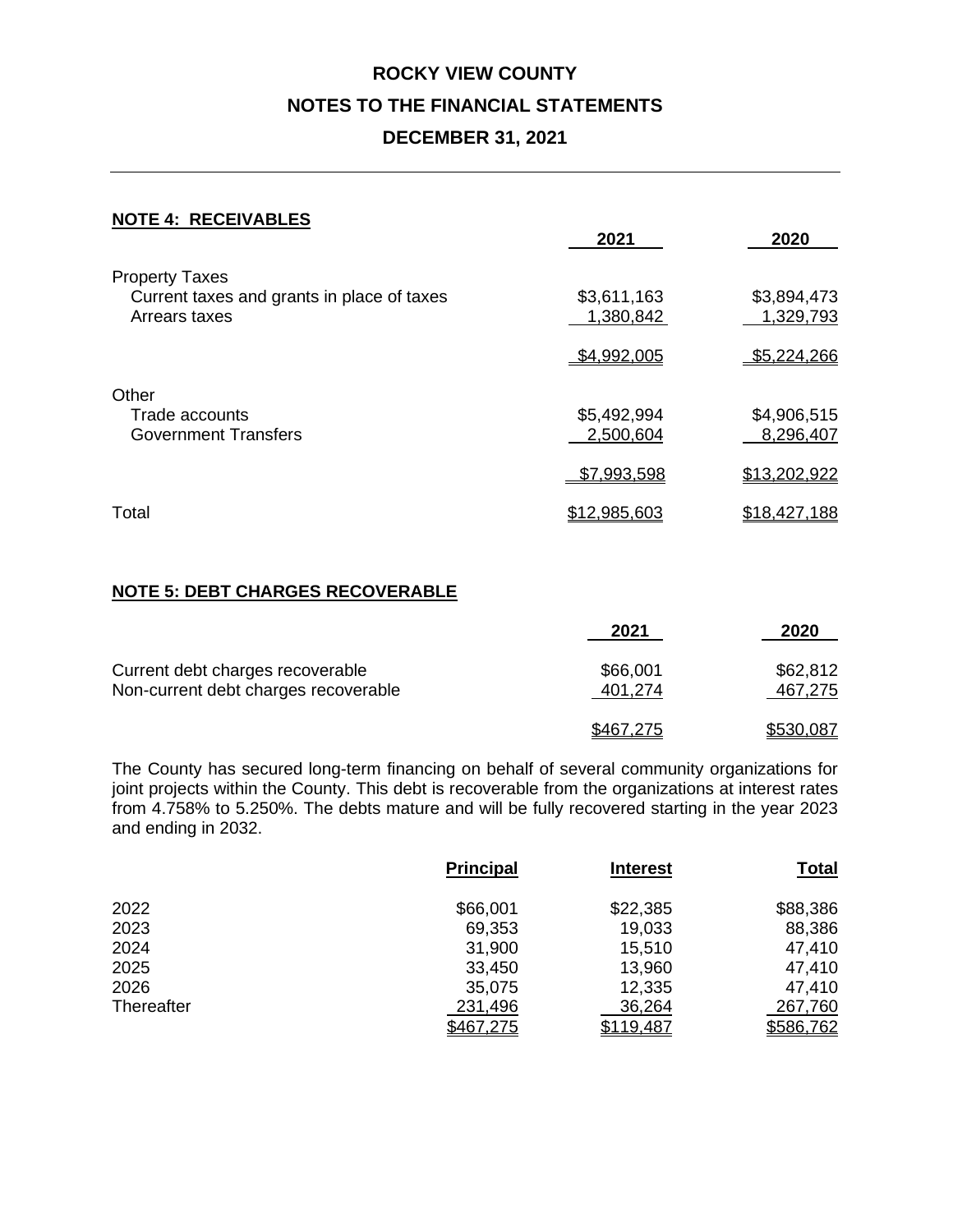### **DECEMBER 31, 2021**

#### **NOTE 6: DEFERRED REVENUE**

|                                                        | 2021         | 2020         |
|--------------------------------------------------------|--------------|--------------|
| Prepaid property tax                                   | \$391,149    | \$369,123    |
| Municipal Sustainability Initiative - capital          | 6,607,918    | 1,997,530    |
| AB Environment & Sustainable Resource Grant            | 5,317,674    | 2,066,017    |
| <b>Municipal Stimulus Program</b>                      | 109,643      |              |
| <b>Strategic Transportation Infrastructure Program</b> | 3,254        |              |
| AB Community Resilience Program                        | 7,766,658    | 6,865,695    |
| Other operating grants                                 | 333,737      | 434,630      |
| Developer contributions                                | 207,956      | 208,712      |
| Other deferred revenue                                 | 2,110,206    | 2,195,002    |
|                                                        | \$22,848,195 | \$14,136,709 |

### **NOTE 7: EMPLOYEE BENEFIT OBLIGATIONS**

|          | 2021        | 2020        |
|----------|-------------|-------------|
| Vacation | \$1,296,898 | \$1,695,552 |

The vacation liability is comprised of the vacation that employees are deferring to future years. Employees have either earned the benefit (and are vested) or are entitled to these benefits within the next budgetary year.

| <b>NOTE 8: LONG-TERM DEBT</b>     |              |              |
|-----------------------------------|--------------|--------------|
|                                   | 2021         | 2020         |
| Operating debt, maturing          |              |              |
| between 2023 and 2032,            |              |              |
| bearing interest at rates         |              |              |
| between 4.758% and 5.250%         | \$467,275    | \$530,087    |
| Capital debt, maturing            |              |              |
| between 2023 and 2050,            |              |              |
| bearing interest at rates         | 53,517,277   | 46,731,528   |
| between 1.288% and 3.973%         | \$53,984,552 | \$47,261,615 |
| Funding for future payments from: |              |              |
| <b>General Tax</b>                | \$1,986,778  | \$1,440,063  |
| <b>Emergency Services Tax</b>     | 898,652      | 1,039,483    |
| Local Improvement Tax             | 5,235,139    | 5,418,851    |
| <b>Special Levies</b>             | 41,830,643   | 39,313,209   |
| <b>User Fees</b>                  | 4,033,340    | 50,009       |
|                                   | \$53,984,552 | \$47,261,615 |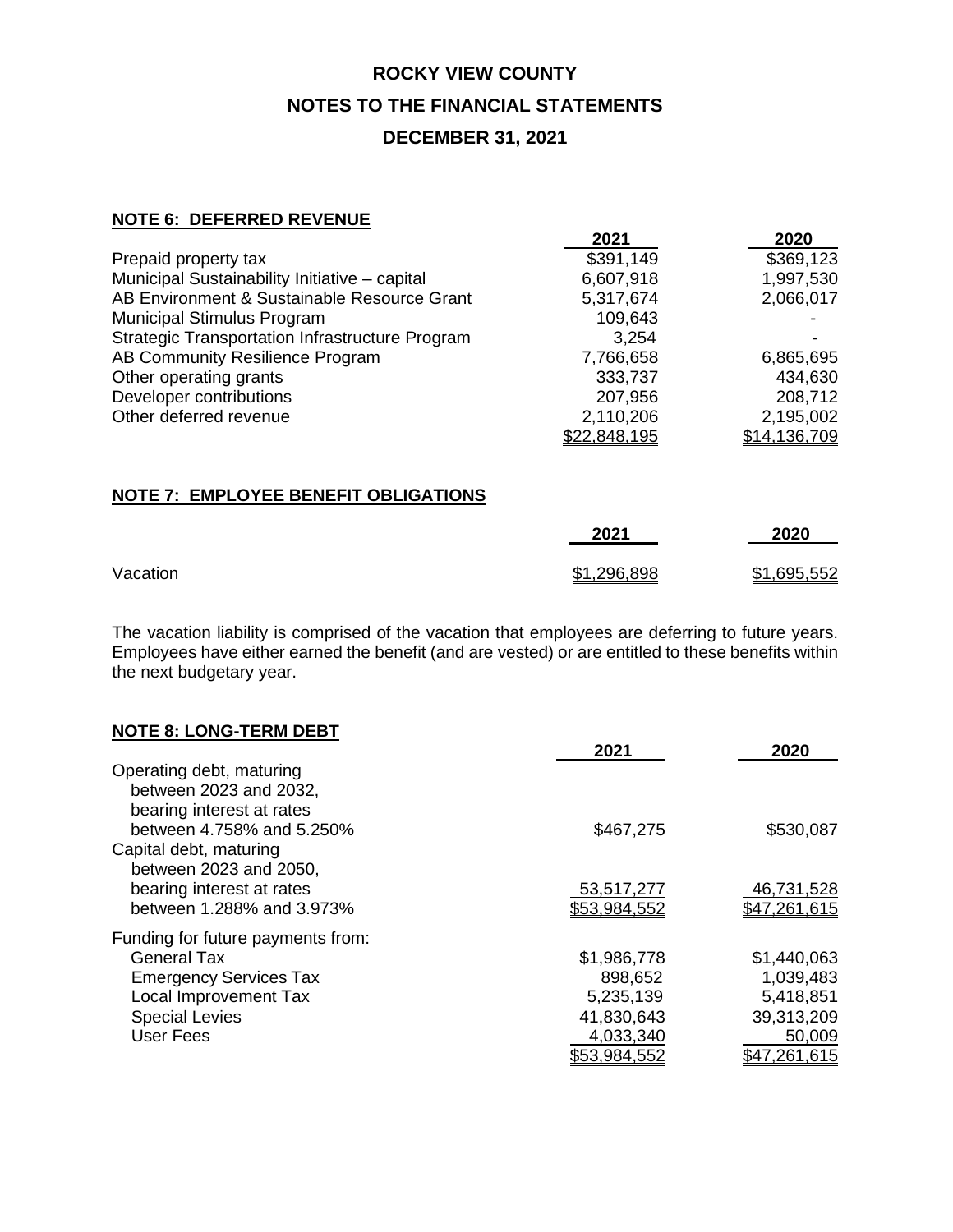### **DECEMBER 31, 2021**

Principal and interest repayments are as follows:

|           | <b>Capital</b>      | <b>Interest</b> | Operating | <b>Interest</b> | Total        |
|-----------|---------------------|-----------------|-----------|-----------------|--------------|
| 2022      | \$4,238,571         | \$1,269,952     | \$66,001  | \$22,385        | \$5,596,909  |
| 2023      | 4,252,619           | 1,171,840       | 69,353    | 19,033          | 5,512,845    |
| 2024      | 4,155,992           | 1,073,270       | 31,900    | 15,510          | 5,276,672    |
| 2025      | 4,051,336           | 977,848         | 33,450    | 13,960          | 5,076,594    |
| 2026      | 2,709,731           | 885,767         | 35,075    | 12,335          | 3,642,908    |
| Remainder | 34,109,028          | 6,424,740       | 231,496   | 36,263          | 40,801,527   |
| Total     | <u>\$53,517,277</u> | \$11,803,417    | \$467,275 | \$119,486       | \$65,907,455 |

Of the \$467,275 in principal payments to be made in future years on operating debt, all will be paid from tax levies and local improvement tax.

Of the \$53,517,277 in principal payments to be made in future years on capital debt, all will be paid from user fees, special levies, local improvement tax and tax levies.

Interest expense on long-term debt amounted to \$1,249,350 (2020 - \$1,318,812). The County's total cash payments for interest were \$1,289,205 (2020 - \$1,326,397).

The County has a \$5,000,000 (2020 - \$5,000,000) unsecured operating line of credit with ATB Financial. This line of credit bears interest, when utilized, at ¼ % below the prime lending rate as established by ATB Financial. \$1,000,000 of this \$5,000,000 can be utilized for Letters of Credit. Three Letters of Credit were issued in 2019 totalling \$853,340, which currently puts the overall line of credit at an available balance of \$4,146,660.

These letters were issued to the Receiver General of Canada on behalf of Fisheries and Oceans Canada, for the purpose of constructing and monitoring flood mitigation structures built in segments along Bragg Creek and the Elbow River.

#### **NOTE 9: PENSION PLANS**

#### **Local Authorities Pension Plan (LAPP)**

Employees of the County participate in the Local Authorities Pension Plan ("LAPP" or the "Plan"), which is covered by the Public Sector Pension Plans Act. This plan is financed by employer and employee contributions and by investment earnings of the LAPP Fund. Contributions for current service are recorded as expenditures in the year in which they become due.

Rocky View County is required to make current service contributions to the Plan of 9.39% of pensionable earnings up to the year's maximum pensionable earnings under the Canada Pension Plan ("CPP"), and 13.84% of pensionable earnings above this amount. Employees of the County are required to make current service contributions of 8.39% of pensionable earnings up to the year's maximum pensionable earnings and 12.84% on pensionable earnings above this amount.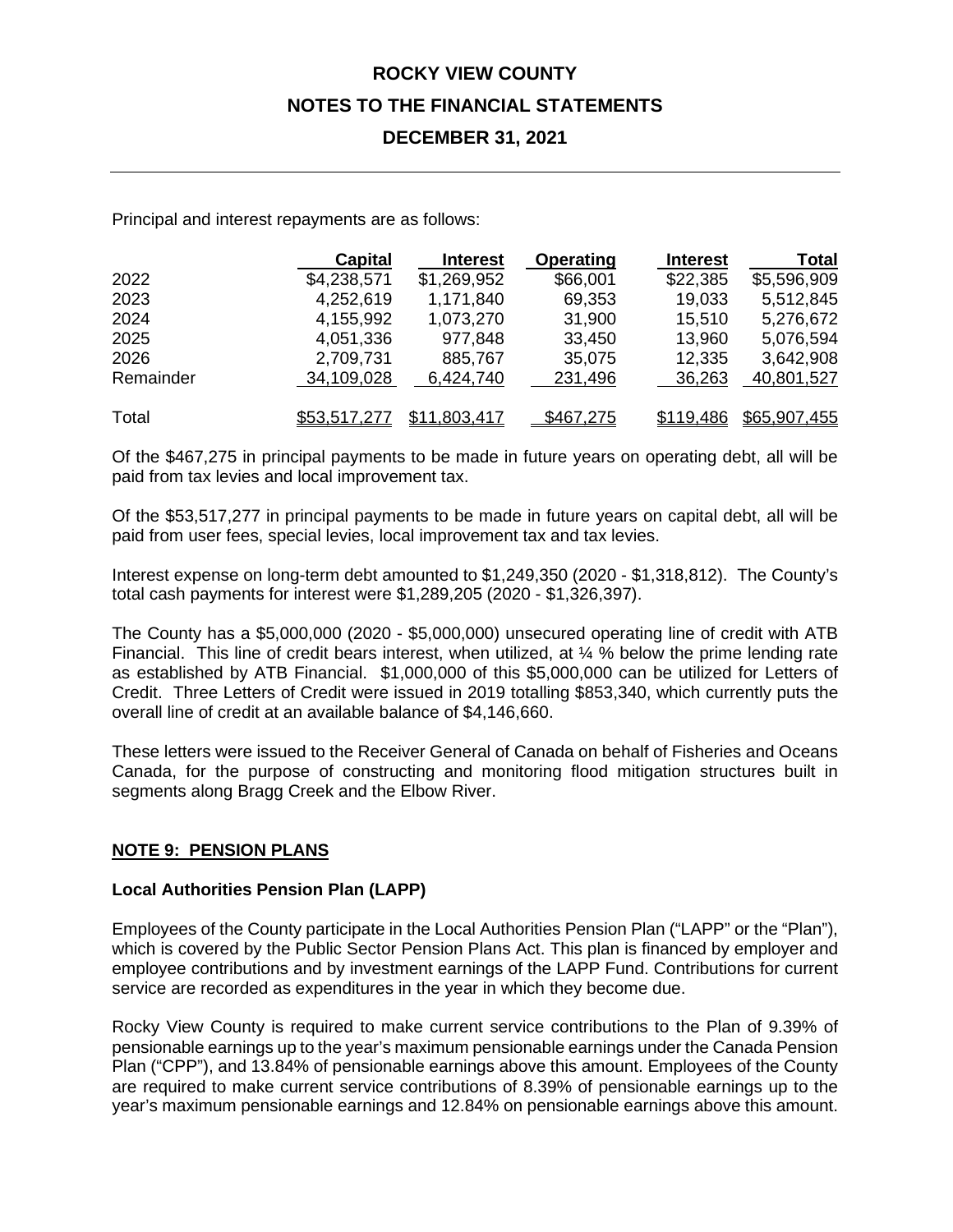### **DECEMBER 31, 2021**

Total employer contributions by Rocky View County to the LAPP in 2021 were \$2,390,685 (2020 - \$2,684,911). Total contributions by the employees of Rocky View County to the LAPP in 2021 were \$2,153,732 (2020 - \$2,388,544).

At December 31, 2020, the date of the most recent actuarial valuation, the Plan disclosed an actuarial surplus of \$4,961 million (2019 - \$7,913 million surplus).

#### **APEX Supplementary Pension Plan**

The APEX Supplementary Pension Plan, an Alberta Urban Municipality Association (AUMA) sponsored defined benefit pension plan covered under the provisions of the Alberta Employment Pensions Plans Act, commenced in 2008 and provides supplementary pension plan benefits. The plan supplements the Local Authorities Pension Plan.

The Chief Administrative Officer and Executive Directors of the County can participate in the APEX Supplementary Pension Plan. APEX is financed by Employer and Employee contributions and investment earnings of the APEX fund. Contributions for current service are recorded as expenditures in the year in which they become due.

Rocky View County makes current service contributions to the plan of 3.85% of pensionable earnings up to the APEX maximum earnings of \$154,611. Eligible employees of the County can make current service contributions of 2.61% of earnings up to the APEX maximum earnings of \$154,611. Total employer contributions by Rocky View County to APEX in 2021 amounted to \$18,358 (2020 - \$25,872). Total contributions by employees of the County to APEX amounted to \$12,445 for the 2021 year (2020 - \$17,538).

The cost of post-retirement benefits earned by employees is actuarially determined using the projected benefit method prorated on service and administration's best estimate of salary and benefit escalation and retirement ages of employees. The costs of post-retirement benefits are fully funded.

#### **NOTE 10: COMMITMENTS & CONTINGENCIES**

No provision has been made on the statement of financial position for the various lawsuits and legal claims filed against the County as the extent of the lawsuits and legal claims are not determinable at December 31, 2021. The amount of any future settlement would be accounted for in the year the losses are determined.

The commitments for the next 4 years are as follows:

#### **Operating**

| 2022 | \$3,021,330 |
|------|-------------|
| 2023 | \$4,050,722 |
| 2024 | \$4,026,763 |
| 2025 | \$4,030,163 |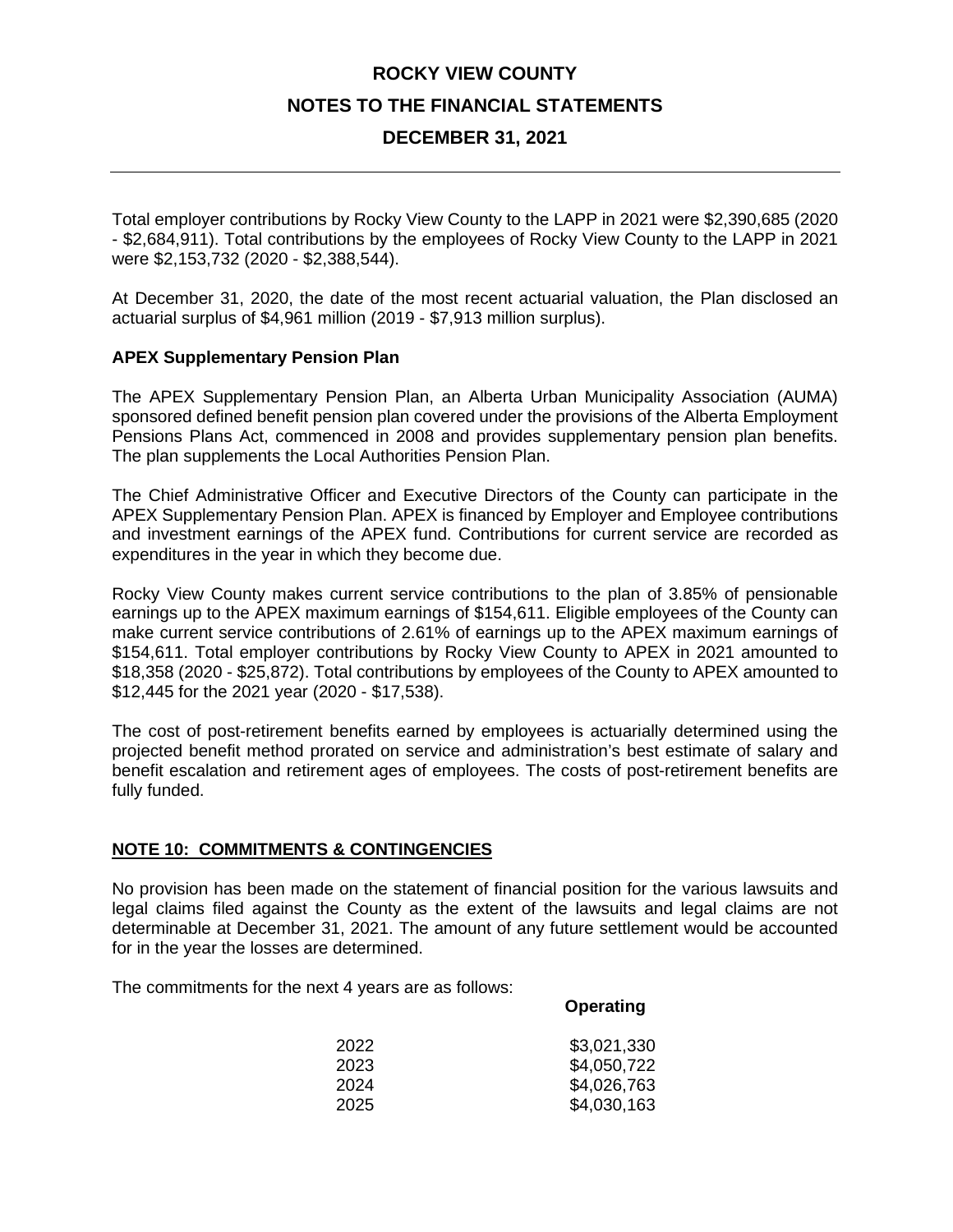### **DECEMBER 31, 2021**

The County has entered into agreements for the following projects, (1) Bragg Creek Flood Mitigation, \$3,609,670 (2) West Balzac Servicing, \$2,196,034 (3) Prince of Peace Phase 2, \$339,000 (4) Blazer Water System Acquisition \$9,000,000 (5) Dwight McLellan Trail Traffic Lights \$500,000 (6) Glenmore Trail and Garden \$3,721,808 (7) Secondary Highway 566 Twinning \$995,648 and (8) Dwight McLellan Trail Stormwater \$2,466,991.

#### **NOTE 11: RECIPROCAL INSURANCE EXCHANGE MEMBERSHIPS**

The County was a member of the Genesis Reciprocal Insurance Exchange and the Jubilee Reciprocal Insurance Exchange as at December 31, 2021. Under the terms of the membership, the County could become liable for its proportionate share of any claim losses in excess of the funds held by the exchange. Any liability incurred would be accounted for as a current transaction in the year the losses are determined.

### **NOTE 12: DEBT LIMITS**

Section 276 (2) of the Municipal Government Act and related provincial regulations require that the debt and debt limits, as defined by Alberta Regulation 255/00, for the County, be disclosed as follows:

|                                       | 2021          | 2020           |
|---------------------------------------|---------------|----------------|
| Total debt limit                      | \$204,148,487 | \$155,930,616  |
| Total long term debt                  | (53,984,552)  | (47, 261, 615) |
| Total amount of debt limit unused     | \$150,163,935 | \$108,669,001  |
| <b>Debt Servicing Limit</b>           | \$34,024,748  | \$25,988,436   |
| Debt Servicing                        | (5,596,909)   | (4,972,951)    |
| Amount of Debt Servicing Limit unused | \$28,427,839  | \$21,015,485   |

The debt limit is calculated at 1.5 times revenue of the County (as defined in Alberta Regulation 255/00) and the debt service limit is calculated at 0.25 times such revenue. Incurring debt beyond these limitations requires approval by the Minister of Municipal Affairs. These thresholds are guidelines used by Alberta Municipal Affairs to identify municipalities that could be at financial risk if further debt is acquired. The calculation taken alone does not represent the financial stability of the County; rather, the financial statements must be interpreted as a whole.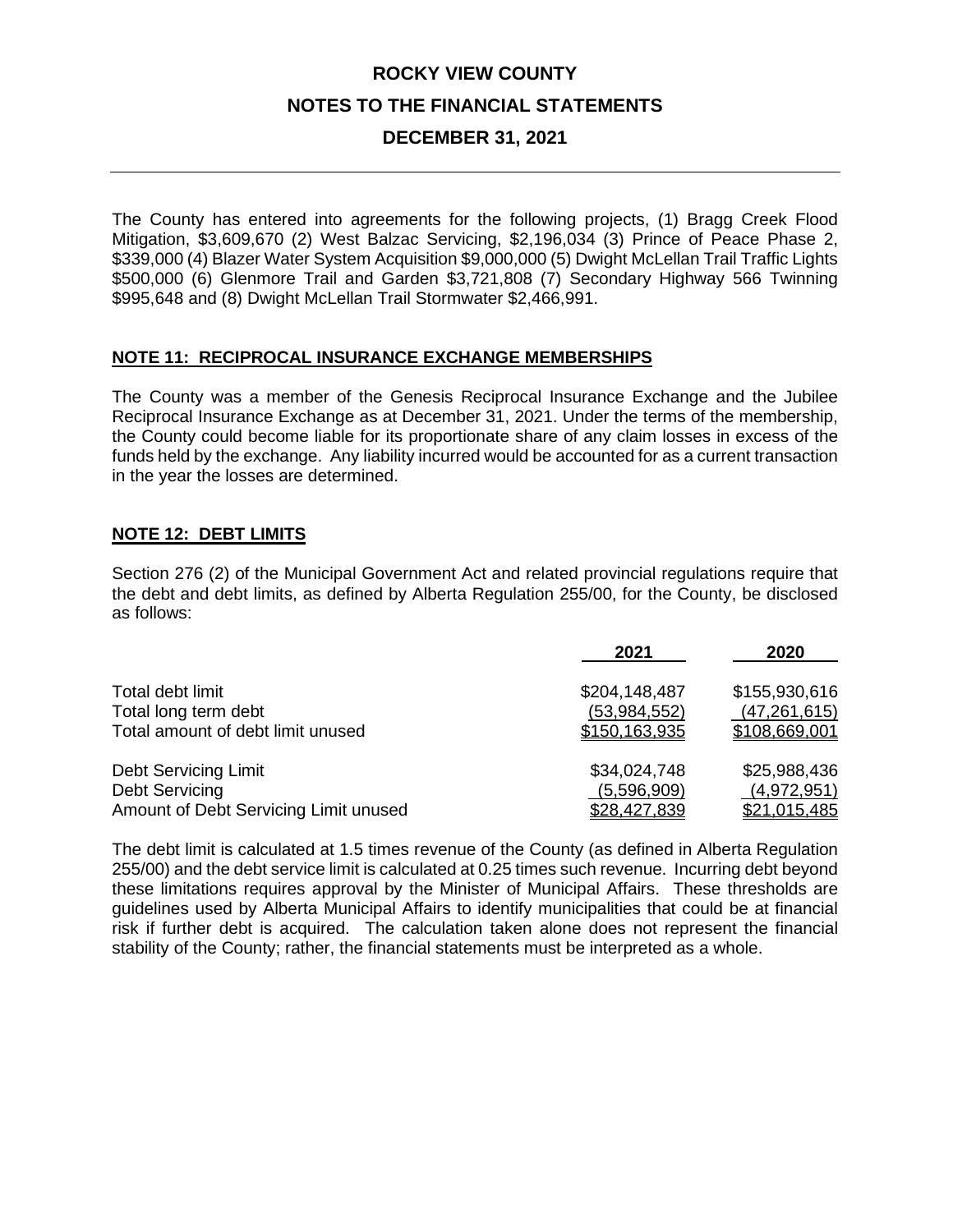### **ROCKY VIEW COUNTY NOTES TO THE FINANCIAL STATEMENTS DECEMBER 31, 2021**

#### **NOTE 13: ACCUMULATED SURPLUS**

|                                             | 2021          | 2020          |
|---------------------------------------------|---------------|---------------|
| Unrestricted surplus                        | \$10,697,240  | \$7,449,682   |
| Capital deficit                             | (7,967,243)   | (7,109,347)   |
|                                             | \$2,729,997   | \$340,335     |
|                                             |               |               |
| <b>Restricted surplus</b>                   |               |               |
| Reserve funds                               |               |               |
| General operating                           | \$4,815,565   | \$3,478,683   |
| Roads                                       | 4,151,990     | 3,873,468     |
| Offsite levies                              | 33,284,992    | 28,546,248    |
| Tax stabilization                           | 36,040,455    | 32,580,622    |
| <b>Utility</b>                              | 910,194       | 856,449       |
| <b>Public</b>                               | 14,241,646    | 10,817,691    |
| Equipment                                   | 4,245,143     | 3,887,798     |
| Recreation - Springbank                     | 10,000,000    |               |
| Voluntary recreation                        | 929,000       | 851,150       |
| Equity in water license                     | 18,375,000    | 16,375,000    |
| Equity in tangible capital assets (Note 18) | 639,120,331   | 606,243,246   |
|                                             | \$768,844,313 | \$707,850,690 |

#### **NOTE 14: FINANCIAL INSTRUMENTS**

The County's financial instruments consist of cash and temporary investments, accounts receivable, investments, debt charges recoverable, bank indebtedness, accounts payable and accrued liabilities, employee benefit obligations, deposit liabilities, long-term debt, and capital lease obligations. It is managements' opinion that the County is not exposed to significant interest or currency risks arising from these financial instruments.

The County is subject to credit risk with respect to taxes and grants in place of taxes, accounts receivable and debt charges recoverable. Credit risk arises from the possibility that taxpayers and entities to which the County provides services may experience financial difficulty and be unable to fulfil their obligations. The large number and diversity of taxpayers and customers minimizes the credit risk.

Unless otherwise noted, the carrying value of the financial instrument approximates fair value.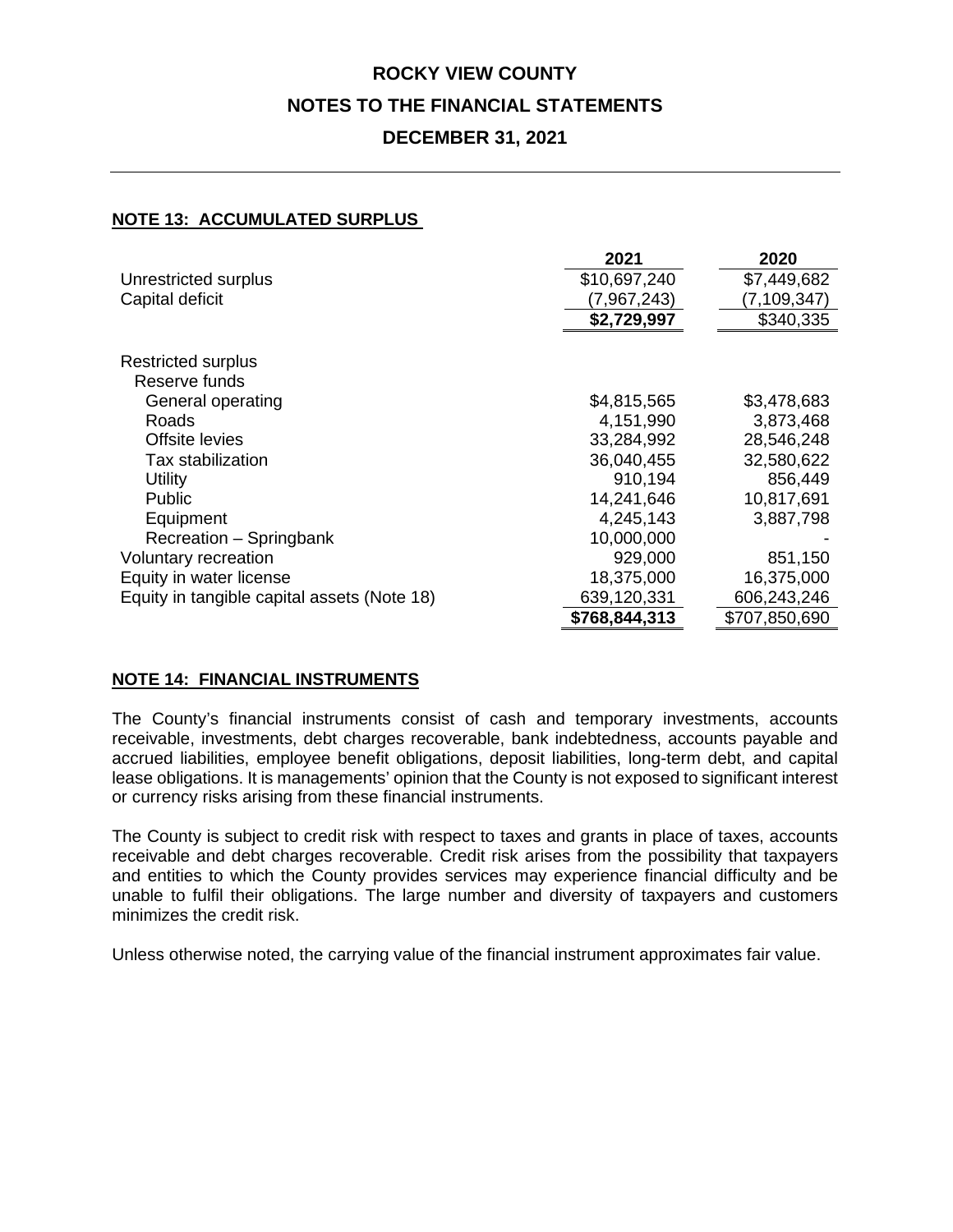### **DECEMBER 31, 2021**

#### **NOTE 15: SALARY AND BENEFIT DISCLOSURE**

Salaries and benefits for elected Municipal Officials, the Chief Administrative Officer and the Designated Officers as required by Alberta Regulation 313/2000, is disclosed as follows:

|                            | No. of<br><b>Persons</b> | <b>Salary</b><br>5 | <b>Benefits &amp;</b><br><b>Allowances</b><br>5 | 2021<br>Total<br>\$ | 2020<br>No. of<br><b>Persons</b> | 2020<br><b>Total</b><br>\$ |
|----------------------------|--------------------------|--------------------|-------------------------------------------------|---------------------|----------------------------------|----------------------------|
| Councillors:               |                          |                    |                                                 |                     |                                  |                            |
| Division 1                 | 2                        | 85,787             | 13,121                                          | 98,907              | 1                                | 96,783                     |
| Division 2                 | 2                        | 92,229             | 1,144                                           | 93,373              | 1                                | 97,416                     |
| Division 3                 |                          | 85,990             | 13,479                                          | 99,469              | 1                                | 82,728                     |
| Division 4                 |                          | 83,599             | 13,121                                          | 96,720              | 1                                | 99,701                     |
| Division 5                 |                          | 83,599             | 10,565                                          | 94,164              | 1                                | 97,379                     |
| Division 6                 | 2                        | 84,446             | 10,569                                          | 95,015              | 1                                | 123,299                    |
| Division 7                 |                          | 83,599             | 9,707                                           | 93,306              | 1                                | 104,632                    |
| Division 8                 |                          | 95,771             | 12,414                                          | 108,184             | 1                                | 82,728                     |
| Division 9                 |                          | 69,773             | 11,591                                          | 81,365              | 1                                | 84,762                     |
| CAO                        | $\overline{2}$           | 406,720            | 42,580                                          | 449,300             | 1                                | 345,312                    |
| <b>Designated Officers</b> | 2                        | 255,644            | 221,506                                         | 477,150             | $\overline{2}$                   | 295,011                    |

(1) Salary includes regular base pay, bonuses, overtime, lump sum payments, gross honoraria and any other direct cash remuneration.

- (2) Elected Officials: Benefits & Allowances include the County's contribution and payments for Canada Pension Plan (CPP), Workers Compensation Board (WCB), dental coverage, vision coverage, group life insurance, accidental disability and dismemberment insurance, travel allowance and general expense allowance.
- (3) Chief Administrative Officer/Designated Officers: Benefits & Allowances include the County's contribution and payments for Canada Pension Plan (CPP), Workers Compensation Board (WCB), employment insurance, extended health care, dental coverage, vision coverage, group life insurance, accidental disability and dismemberment insurance, local authorities pension plan (LAPP), and APEX Supplementary Pension Plan.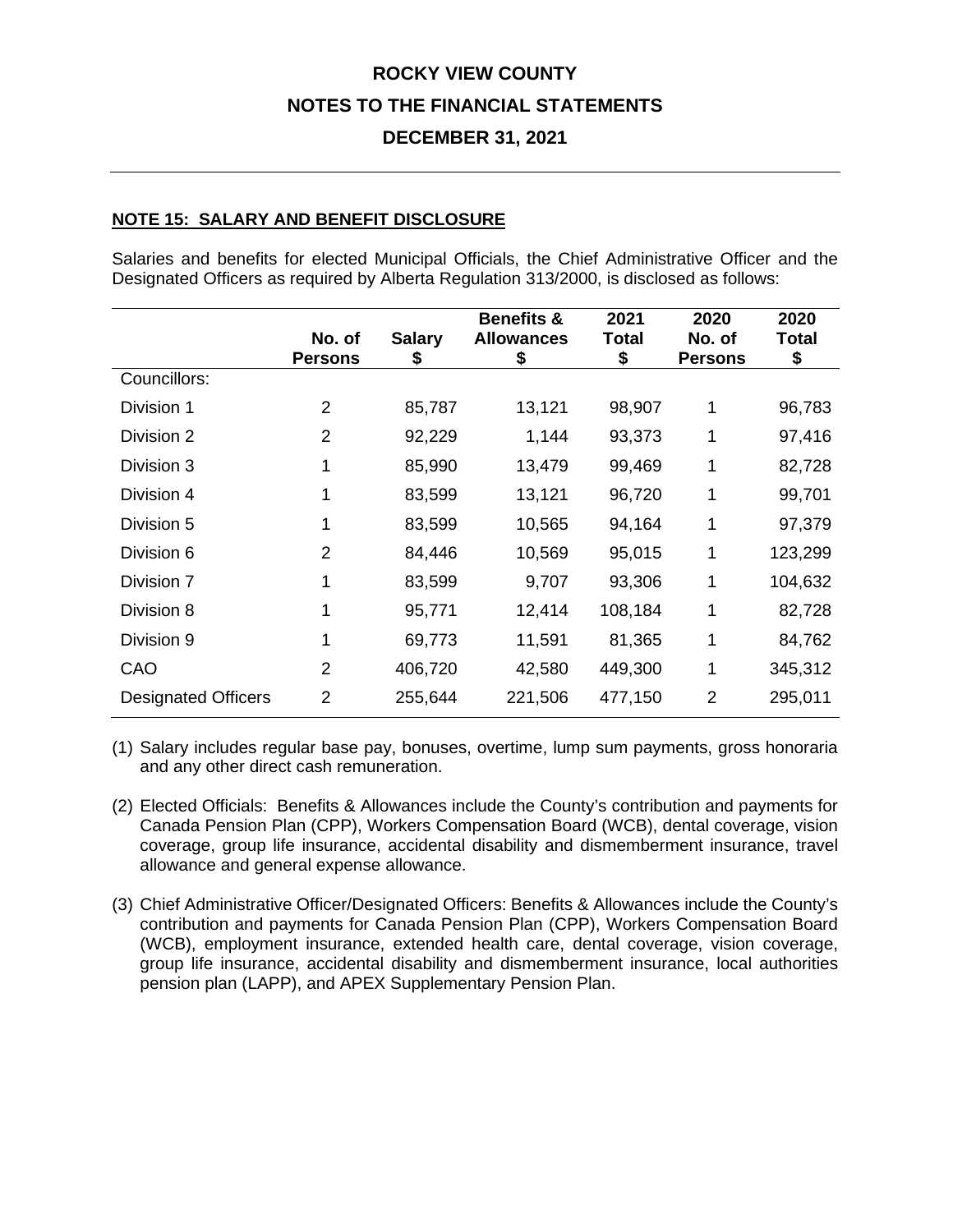### **DECEMBER 31, 2021**

#### **NOTE 16: LANDFILL CLOSURE AND POST-CLOSURE LIABILITY**

Pursuant to the Alberta Environment Protection and Enhancement Act, the County is required to fund the closure of its landfill sites and provide for post-closure care of the facility. Closure and post-closure activities include the final clay cover, landscaping, pumping of ground water and leachates from the site, and ongoing environmental monitoring, site inspection and maintenance.

The County is responsible for landfill sites which have been capped and closed with no further useful life and capacity. No performance bonds have been paid on the sites and no assets have been specifically allocated to these sites.

The estimated total liability is based on the sum of discounted future cash flows of post closure activities for the remainder of the terms (between 13 years and 16 years) using a discount rate of 2.87% (2020 – 2.92%).

The total estimated liability is \$382,180, of which \$382,180 has been accrued as a liability.

|                              | 2021      | 2020             |
|------------------------------|-----------|------------------|
| Estimated post-closure costs | \$382,180 | \$424,335        |
| Estimated total liability    | \$382,180 | <u>\$424,335</u> |

#### **NOTE 17: CONTAMINATED SITES LIABILITY**

On January 1, 2015, the County adopted PS 3260 Liability for Contaminated Sites. The standard was applied on a retroactive basis and did not result in any adjustments to the financial liabilities, tangible capital assets or accumulated surplus of the County. During 2021 the County did not identify any sites that qualify as contaminated under PS 3260 and therefore no Contaminated Sites Liability was required.

#### **NOTE 18: EQUITY IN TANGIBLE CAPITAL ASSETS**

|                                 | 2021            | 2020            |
|---------------------------------|-----------------|-----------------|
| <b>Tangible Capital Assets</b>  | \$1,314,995,877 | \$1,250,476,661 |
| <b>Accumulated Amortization</b> | (622, 358, 269) | (597, 501, 887) |
| Long Term Debt                  | (53,984,552)    | (47, 261, 615)  |
| Debt Charges Recoverable        | 467,275         | 530,087         |
|                                 | \$639,120,331   | \$606,243,246   |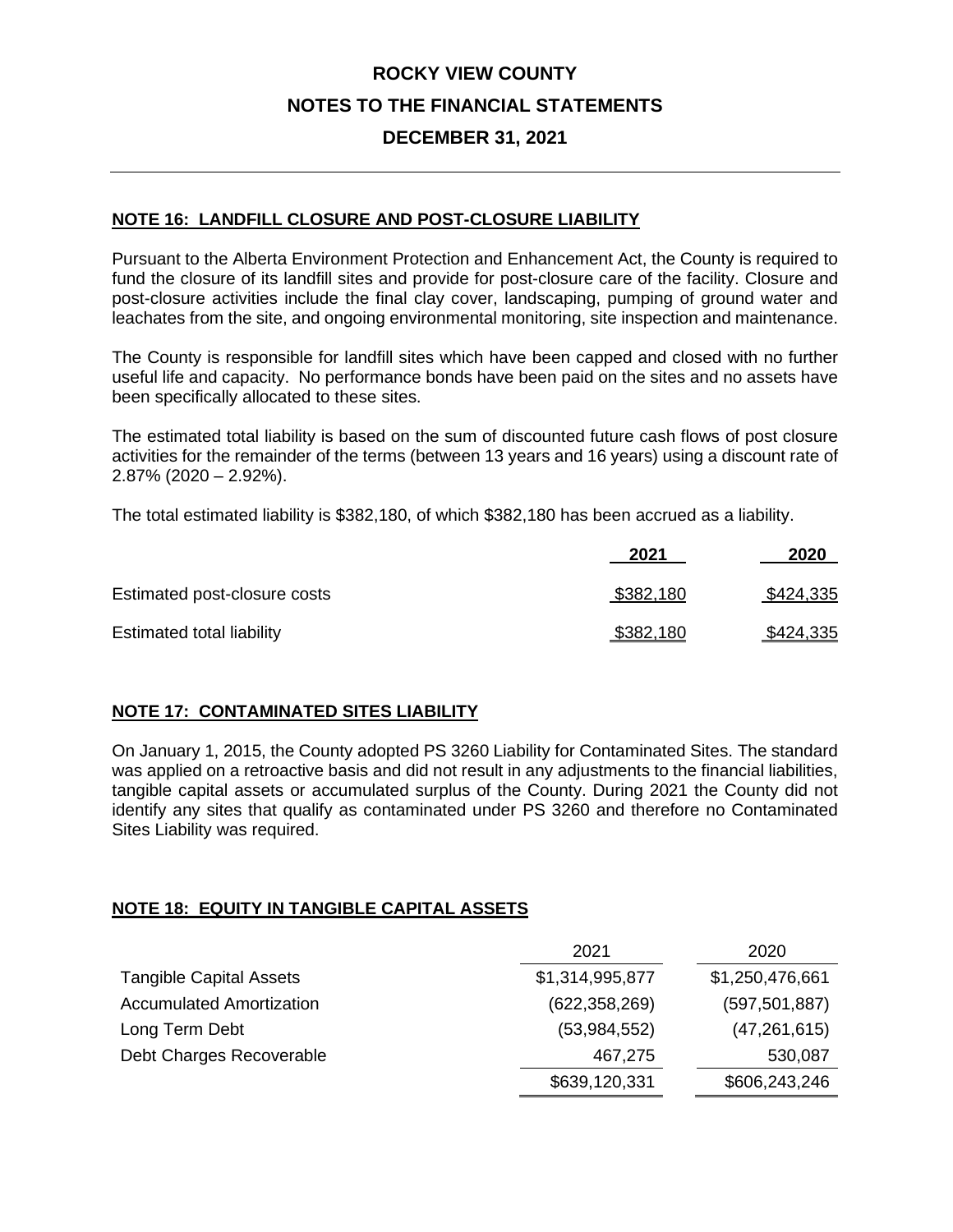### **DECEMBER 31, 2021**

#### **NOTE 19: SEGMENTED DISCLOSURE**

The County conducts its business through a number of reportable segments. The operating segments are established by management and facilitate the achievement of long-term objectives and aid in resource allocation decision. For each reported segment, revenues and expenses represent both amounts that are directly attributable to the segment and amounts that are allocated on a reasonable basis. The accounting policies used in these segments are consistent with those followed in the preparation of the financial statements.

Refer to the Schedule of Segmented Disclosure (Schedule 6).

**General Government** includes council, other legislative and general administration.

**Emergency Services** includes fire, police and traffic enforcement.

**I&O Services** includes roads, capital projects, asset management, fleet, cemetery, water, wastewater, and waste & recycling.

**Planning & Development** includes planning services, building services, engineering services, economic development, and development compliance.

**Community Services** includes recreation & community support, family and community support services (FCSS).

#### **NOTE 20: COMPARATIVE FIGURES**

Certain prior year corresponding figures have been restated to conform to the current year's presentation.

#### **NOTE 21: BUDGET**

The budget figures presented in these financial statements are based on the budget approved by council on April 13, 2021 and subsequent budget adjustments are not included.

#### **NOTE 22: COVID-19**

The COVID-19 pandemic is causing significant financial market and social dislocation. The situation is dynamic with various levels of government around the world responding in different ways to address the outbreak. The County continues to monitor its operations and assess the impact COVID-19 will have on its business activities. The extent of the effect of the COVID-19 pandemic on the County is uncertain.